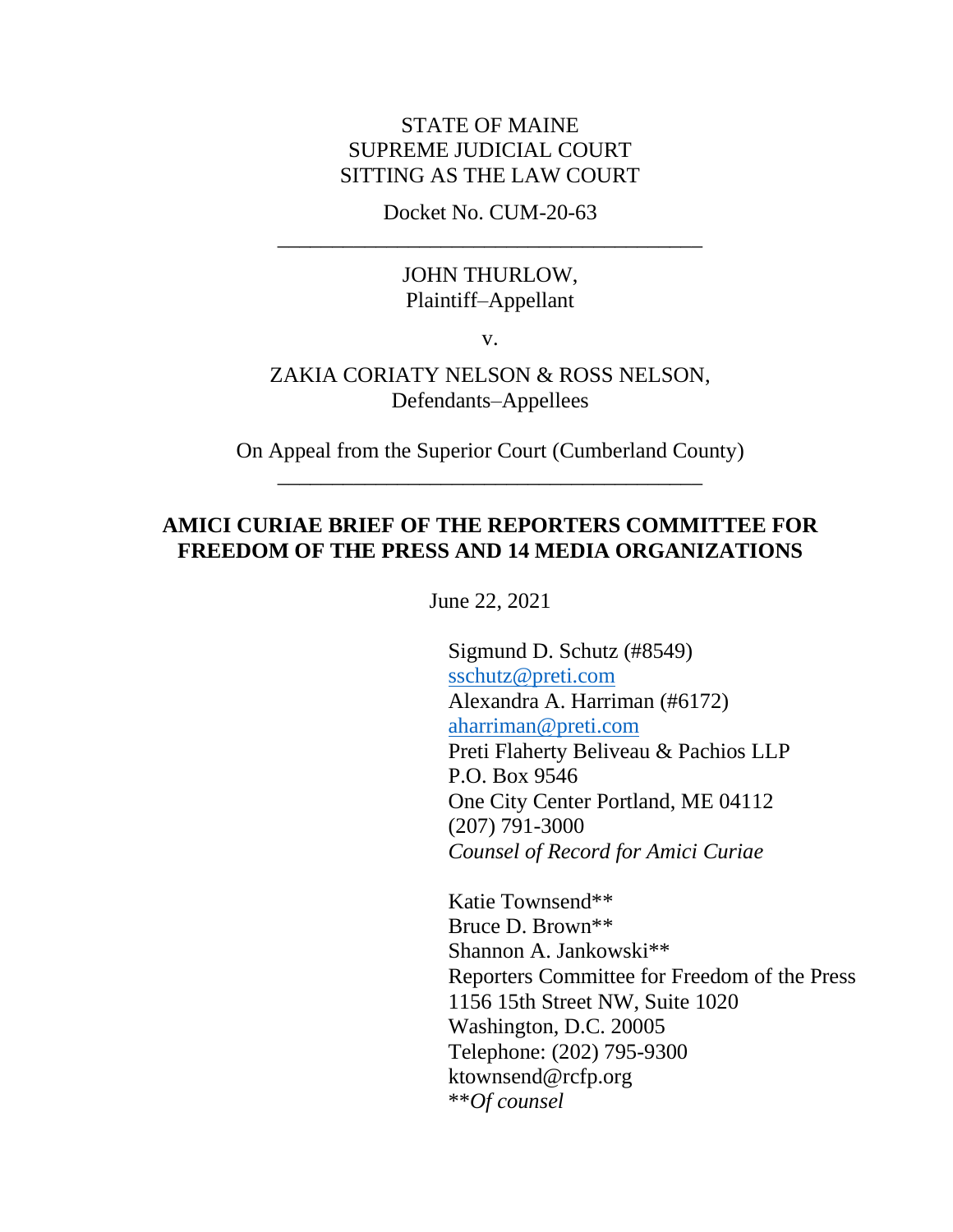# **TABLE OF CONTENTS**

| I.   | Anti-SLAPP statutes, including 14 M.R.S. § 556, protect and encourage the                                                                                      |                                                                                                                                       |
|------|----------------------------------------------------------------------------------------------------------------------------------------------------------------|---------------------------------------------------------------------------------------------------------------------------------------|
|      | A.                                                                                                                                                             | Anti-SLAPP statutes provide substantive protections against frivolous                                                                 |
|      | <b>B.</b>                                                                                                                                                      | 14 M.R.S. § 556 provides a mechanism for the prompt dismissal of                                                                      |
| Π.   |                                                                                                                                                                |                                                                                                                                       |
|      | A.                                                                                                                                                             | The right to a jury trial is not violated where a court finds no genuine                                                              |
|      | <b>B.</b>                                                                                                                                                      | 14 M.R.S. § 556 does not violate the constitutional right to a jury trial 11                                                          |
| III. |                                                                                                                                                                | The Court should not limit the scope of petitioning activity protected under 14                                                       |
|      | A.                                                                                                                                                             | Narrowing the definition of "petitioning activity" would be contrary to                                                               |
|      | <b>B.</b>                                                                                                                                                      | 14 M.R.S. § 556 is less protective of First Amendment expressive<br>activity than most anti-SLAPP statutes and should not be narrowed |
| IV.  | The Court should not adopt a process to allow a non-moving party to avoid<br>dismissal under 14 M.R.S. § 556 by establishing that the suit is not a "SLAPP."22 |                                                                                                                                       |
|      |                                                                                                                                                                |                                                                                                                                       |
|      |                                                                                                                                                                |                                                                                                                                       |
|      |                                                                                                                                                                |                                                                                                                                       |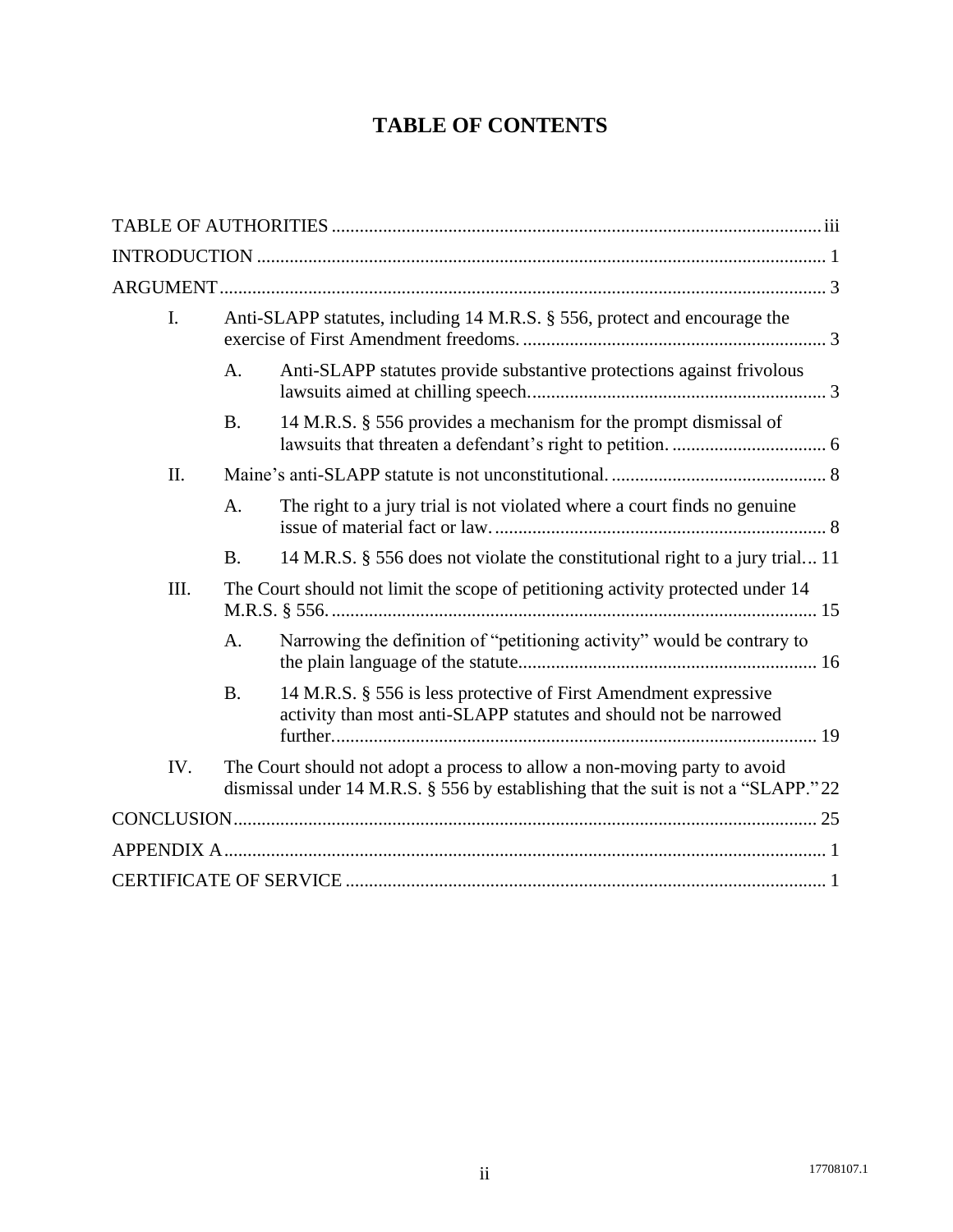# **TABLE OF AUTHORITIES**

## <span id="page-2-0"></span>**CASES**

| Anderson v. Liberty Lobby, Inc.,                                                                                        |     |
|-------------------------------------------------------------------------------------------------------------------------|-----|
| Bill Johnson's Rests., Inc. v. Nat'l Labor Relations Bd.,                                                               |     |
| Blanchard v. Steward Carney Hosp., Inc.,                                                                                |     |
| Blanchard v. Steward Carney Hosp., Inc.,                                                                                |     |
| Calvi v. Knox Cty.,                                                                                                     |     |
| Camden Nat'l Bank v. Weintraub,                                                                                         |     |
| <i>Davis v. Cox,</i> 351 P.3d 862 (Wash. 2015),<br>abrogated on other grounds by Maytown Sand & Gravel, LLC v. Thurston |     |
| Duracraft Corp. v. Holmes Prods. Corp.,                                                                                 |     |
| First Union Nat'l Bank v. Curtis,                                                                                       |     |
| Gaudette v. Davis,                                                                                                      |     |
| Gaudette v. Mainely Media, LLC,                                                                                         | .20 |
| Gordon v. Marrone,<br>590 N.Y.S.2d 649 (N.Y. Sup. Ct. 1992),                                                            |     |
| In re Estate of Davis,                                                                                                  |     |
| Judd v. Furgeson,                                                                                                       |     |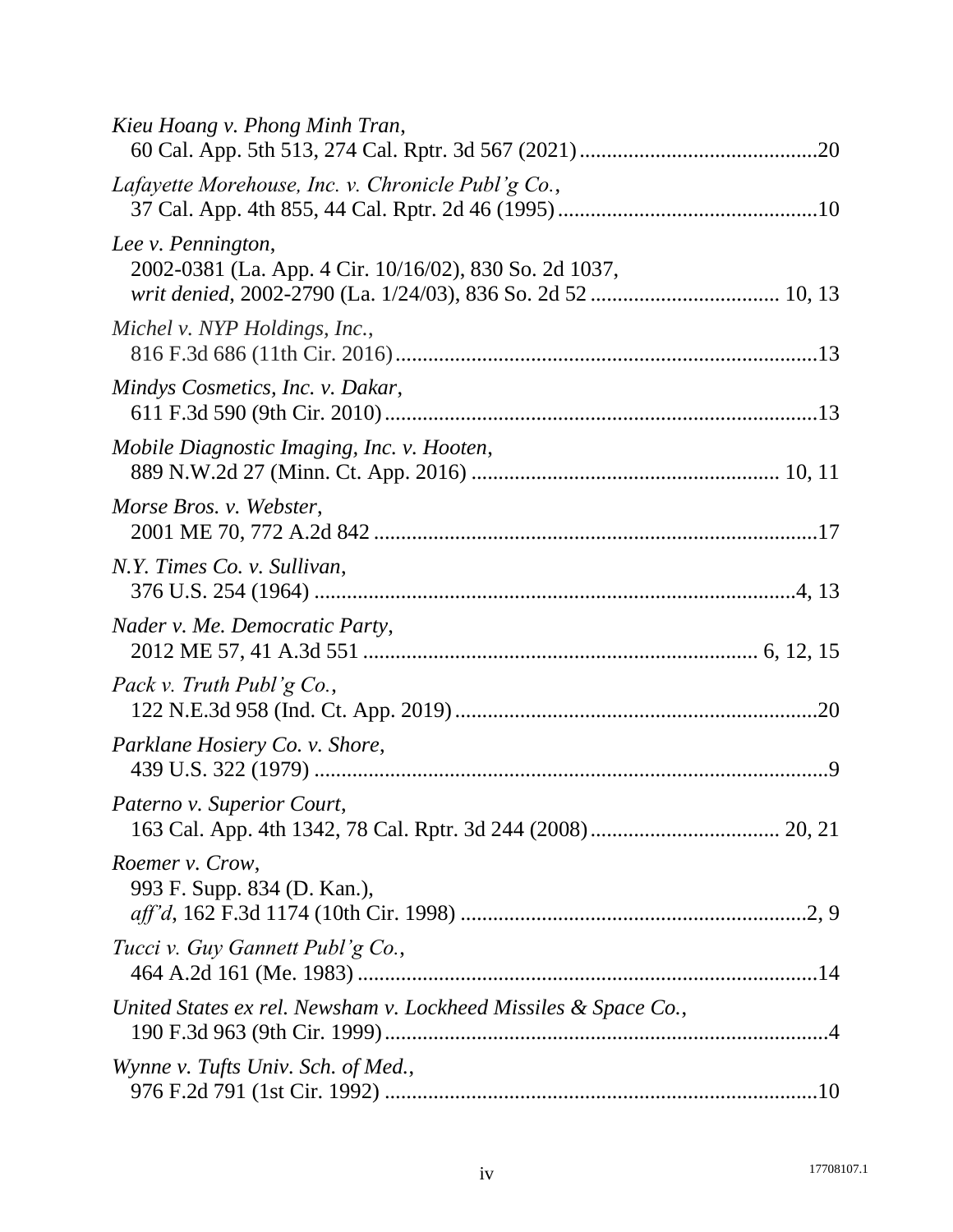# **CONSTITUTIONAL PROVISIONS**

| <b>STATUTES</b> |  |
|-----------------|--|
|                 |  |
|                 |  |
|                 |  |
|                 |  |
|                 |  |
|                 |  |
|                 |  |
|                 |  |
|                 |  |
|                 |  |
|                 |  |
|                 |  |
|                 |  |
|                 |  |
|                 |  |
|                 |  |
|                 |  |
|                 |  |
|                 |  |
|                 |  |
|                 |  |
|                 |  |
|                 |  |
|                 |  |
|                 |  |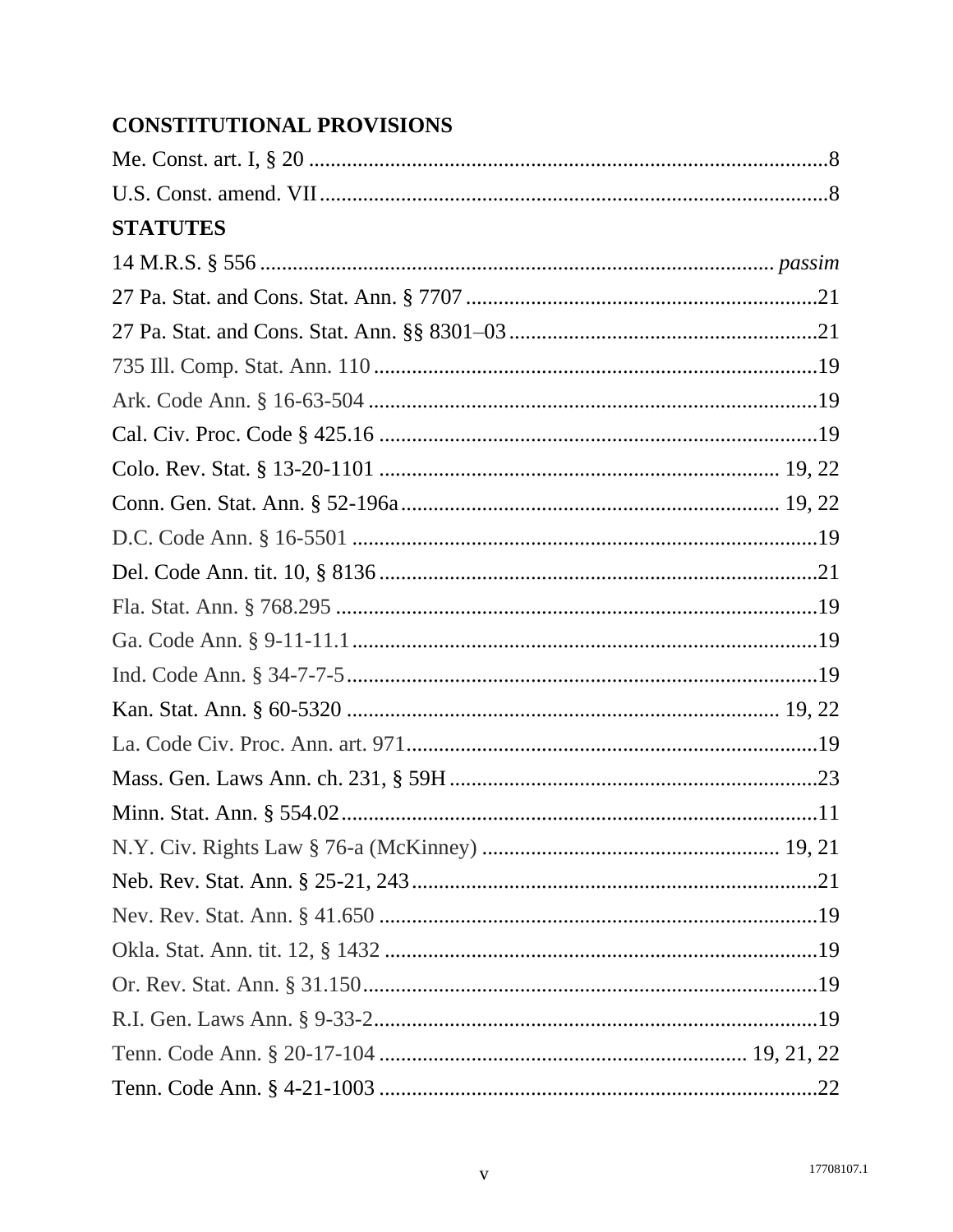# **RULES**

# **OTHER AUTHORITIES**

| Austin Vining & Sarah Matthews, <i>Introduction to Anti-SLAPP Laws</i> ,<br>Reporters Comm. for Freedom of the Press,                                           |  |
|-----------------------------------------------------------------------------------------------------------------------------------------------------------------|--|
| Notice of Invitation to File Amicus Briefs: Law Court Invites Amicus Briefs<br>on Anti-SLAPP Suits, State of Maine Supreme Judicial Court (Apr. 30,<br>$2021$ , |  |
|                                                                                                                                                                 |  |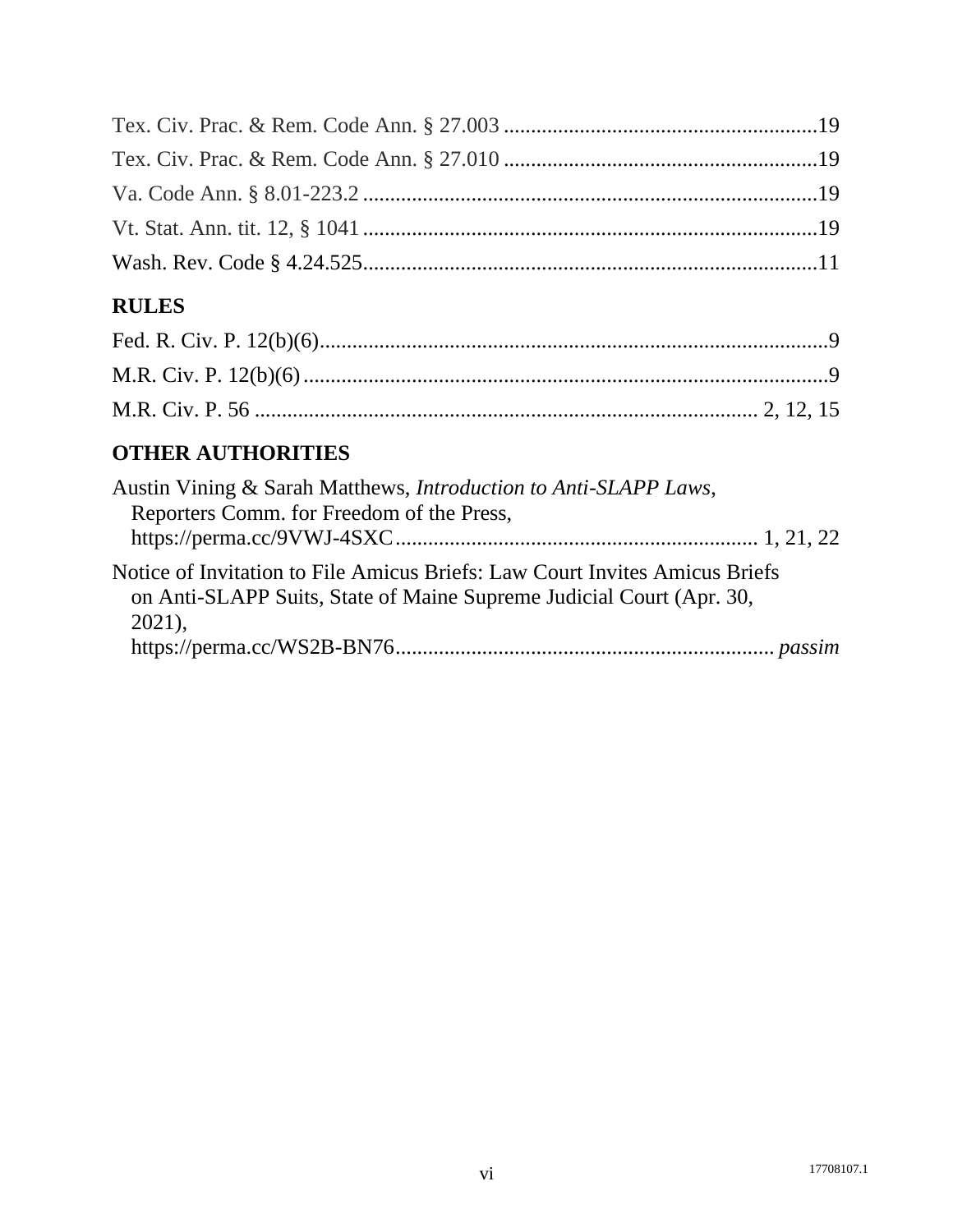#### **INTRODUCTION**

<span id="page-6-0"></span>Strategic lawsuits against public participation, or "SLAPPs," are meritless legal claims that chill the exercise of First Amendment rights. While SLAPPs lack merit, defendants are often forced to spend substantial amounts of time and financial resources defending against them; and the mere threat of expensive, protracted litigation, alone, can discourage civil discourse.

To combat this troubling trend, 30 states and the District of Columbia have adopted what are known as "anti-SLAPP" laws, which typically provide a number of mechanisms to lower the costs and other burdens of defending against baseless lawsuits arising out of speech on matters of public concern. *See* Austin Vining & Sarah Matthews, *Introduction to Anti-SLAPP Laws*, Reporters Comm. for Freedom of the Press, https://perma.cc/9VWJ-4SXC. Maine's anti-SLAPP statute, 14 M.R.S. § 556, provides "a means for the swift dismissal of such lawsuits early in the litigation as a safeguard on the defendant's First Amendment right to petition." *Gaudette v. Davis*, 2017 ME 86, ¶ 4, 160 A.3d 1190. To that end, a defendant facing a SLAPP may bring a special motion to dismiss the suit which "may be advanced on the docket and receive priority over other cases." 14 M.R.S. § 556.

This Court has solicited amicus briefs regarding potential changes to this Court's interpretation of Maine's anti-SLAPP law. *See* Notice of Invitation to File Amicus Briefs: Law Court Invites Amicus Briefs on Anti-SLAPP Suits, State of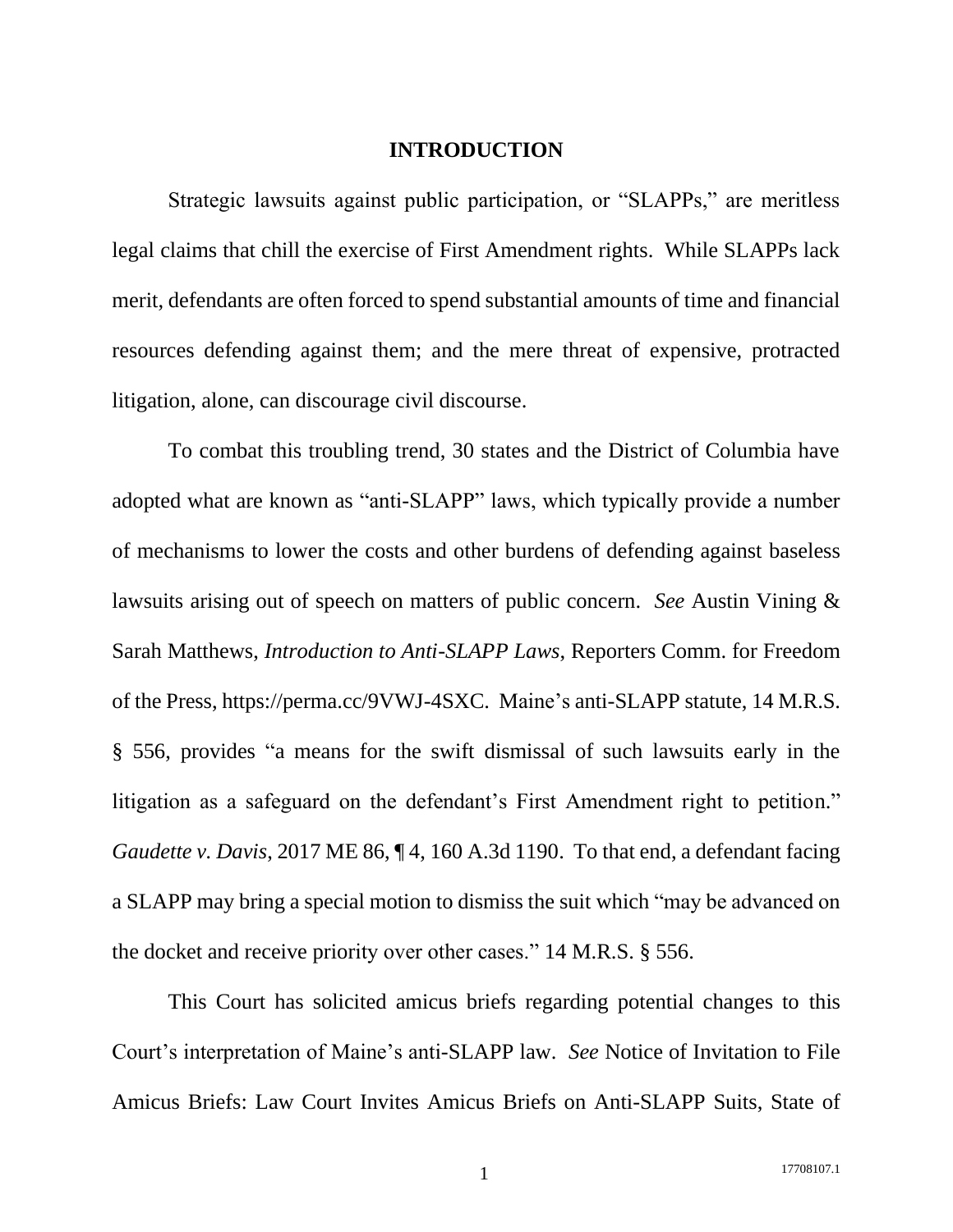Maine Supreme Judicial Court (Apr. 30, 2021), https://perma.cc/WS2B-BN76 (hereinafter the "Invitation"). As members and representatives of the news media, amici are frequently the targets of SLAPPs designed to punish and deter constitutionally protected newsgathering and reporting activities. <sup>1</sup> Amici thus write to emphasize the benefits of robust anti-SLAPP protections, which safeguard the right to engage in speech on matters of public interest without fear of being subjected to the expense, harassment, and disruption of meritless litigation.

In response to the questions posed by the Court in its Invitation, amici first urge the Court to find that 14 M.R.S. § 556 does not violate a party's right to a trial by jury under the Maine or U.S. Constitutions. The right to a jury trial is not violated "when a judge determines that by reason of law or because of an absence of any material fact issue, judgment should be entered for one side or another." *Roemer v. Crow*, 993 F. Supp. 834, 837 (D. Kan.), *aff'd*, 162 F.3d 1174 (10th Cir. 1998). And, to the extent a court is asked to make pretrial factual determinations in deciding a special motion to dismiss under the statute, such determinations mirror those routinely undertaken by courts in deciding motions to dismiss or motions for summary judgment. *See, e.g.*, M.R. Civ. P. 56(b).

Next, amici urge the Court not to limit the definition of "petitioning activity" under 14 M.R.S. § 556 to only those "petitions or statements . . . involved in the

<sup>1</sup> Full descriptions of the amici are included below as Appendix A.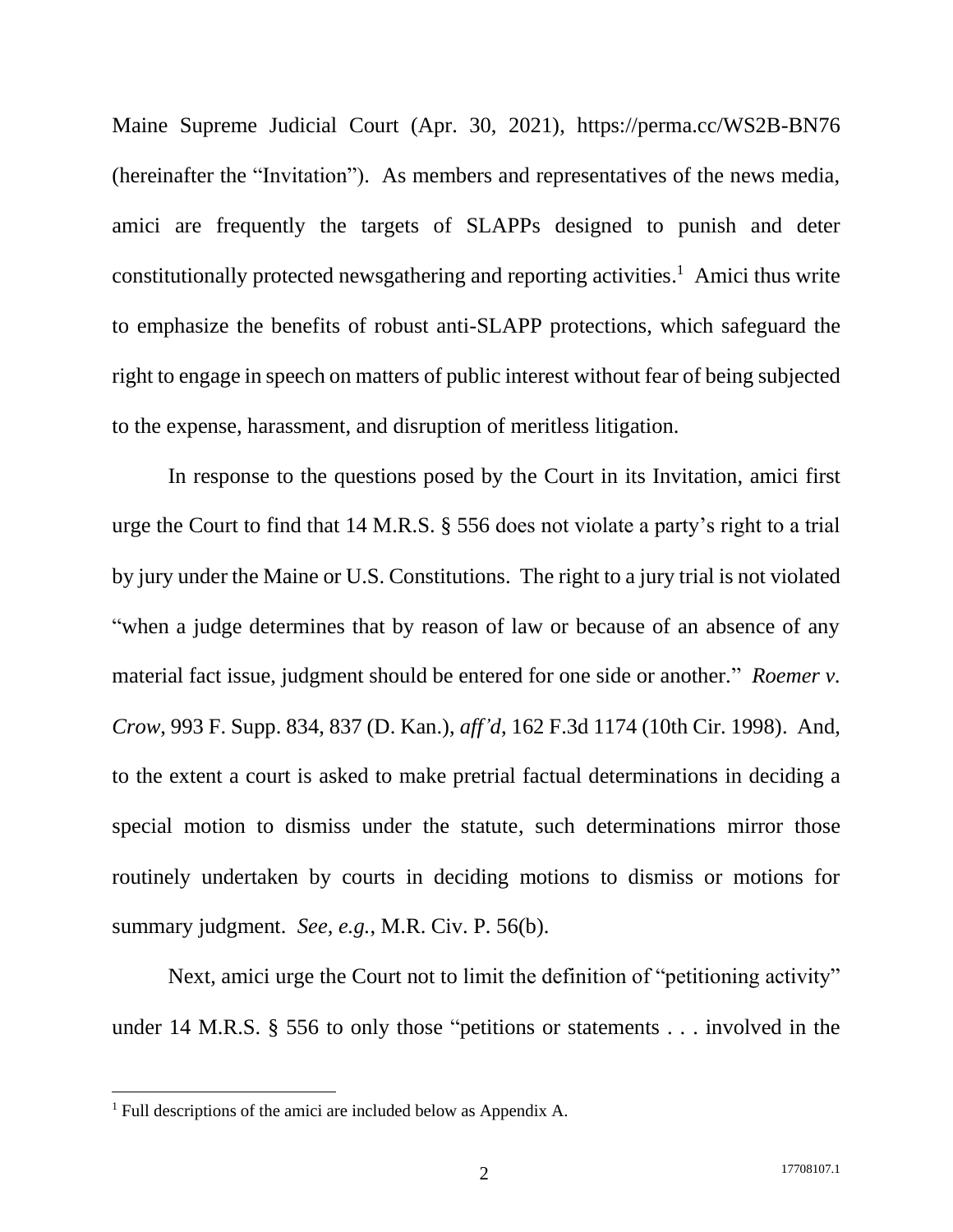determination or adjudication of zoning or other land development disputes." Invitation at 2. Limiting the scope of protected activity under Maine's anti-SLAPP statute would be contrary to the plain language and legislative intent of 14 M.R.S. § 556, and would further narrow a statute that is already less protective of First Amendment expressive activity than the majority of other anti-SLAPP statutes around the country.

Finally, amici urge the Court against implementing a process similar to that adopted by the Massachusetts Supreme Judicial Court in *Blanchard v. Steward Carney Hospital, Inc.*, 75 N.E.3d 21 (Mass. 2017), which would permit a nonmoving party to avoid dismissal under 14 M.R.S. § 556 by establishing that the suit is not a SLAPP. Adopting such a framework would effectively create an end-run around the anti-SLAPP statute and would undermine the legislature's aim "to provide additional protection to the right to petition." *Gaudette*, 2017 ME 86, ¶ 22, 160 A.3d 1190.

#### **ARGUMENT**

### <span id="page-8-1"></span><span id="page-8-0"></span>**I. Anti-SLAPP statutes, including 14 M.R.S. § 556, protect and encourage the exercise of First Amendment freedoms.**

<span id="page-8-2"></span>A. Anti-SLAPP statutes provide substantive protections against frivolous lawsuits aimed at chilling speech.

Anti-SLAPP statutes guard against a serious threat to constitutionally protected speech and expressive activity: the potentially exorbitant costs of meritless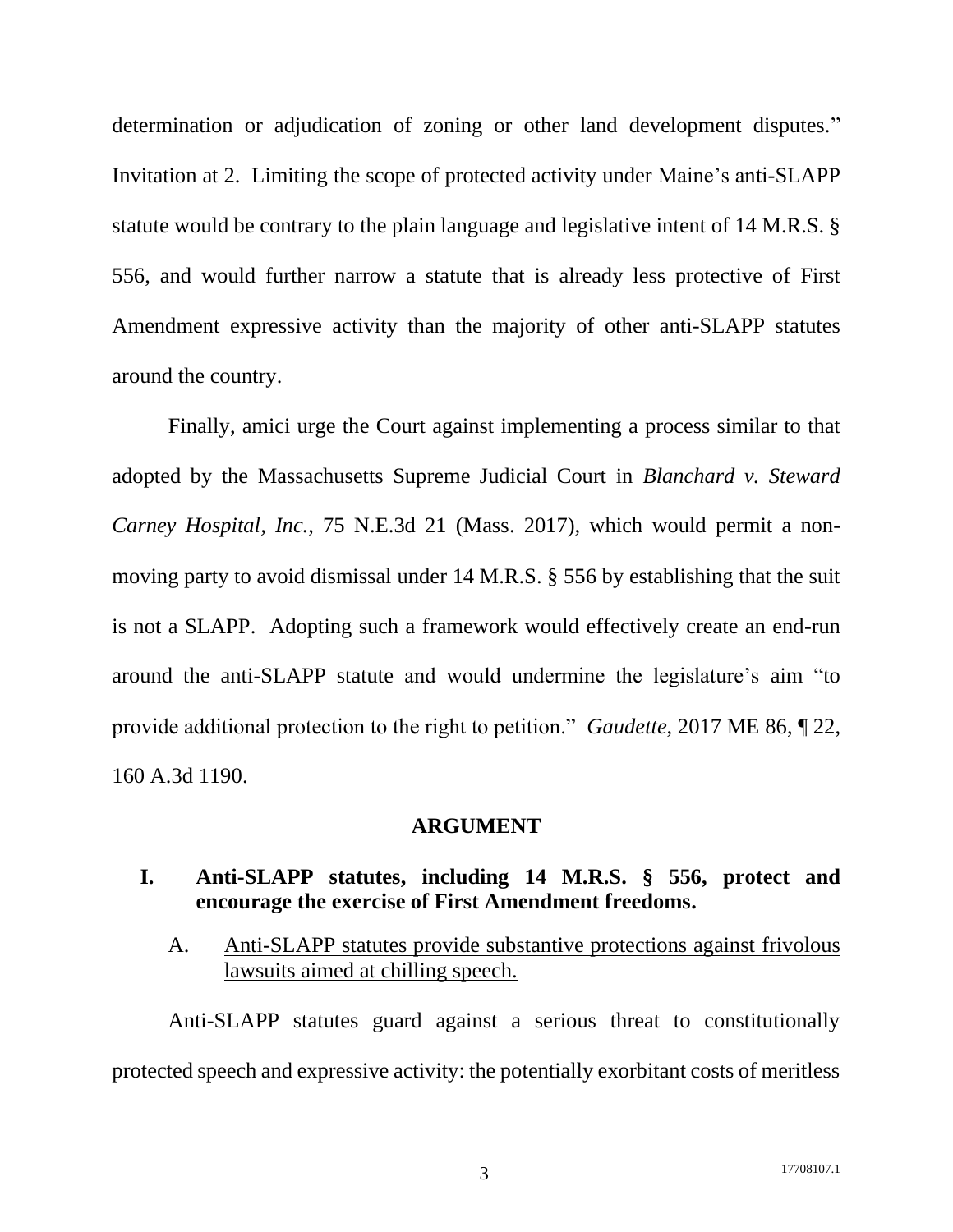lawsuits. From a practical standpoint, SLAPPs are effective means to deter and punish speech primarily because they force a defendant to expend time and money disposing of the litigation, whether by defending against the claims in court or pursuing a settlement with the plaintiff.

The U.S. Supreme Court warned of litigation's potential chilling effect in its 1964 decision *New York Times Co. v. Sullivan*, cautioning that "would-be critics of official conduct may be deterred from voicing their criticism, even though it is believed to be true and even though it is in fact true, because of doubt whether it can be proved in court or fear of the expense of having to do so." 376 U.S. 254, 279 (1964). Such self-censorship "dampens the vigor and limits the variety of public debate." *Id.*

SLAPP plaintiffs exploit the judicial process in the manner described in *Sullivan* to chill speech on matters of public concern. They impose legal costs on the defendant with the aim of forcing the defendant to abandon petitioning activity and refrain from exercising constitutional rights in the future. *See United States ex rel. Newsham v. Lockheed Missiles & Space Co.*, 190 F.3d 963, 970–71 (9th Cir. 1999). As one court has explained: "Persons who have been outspoken on issues of public importance targeted in [SLAPPs] or who have witnessed such suits will often choose in the future to stay silent. Short of a gun to the head, a greater threat to First Amendment expression can scarcely be imagined." *Gordon v. Marrone*, 590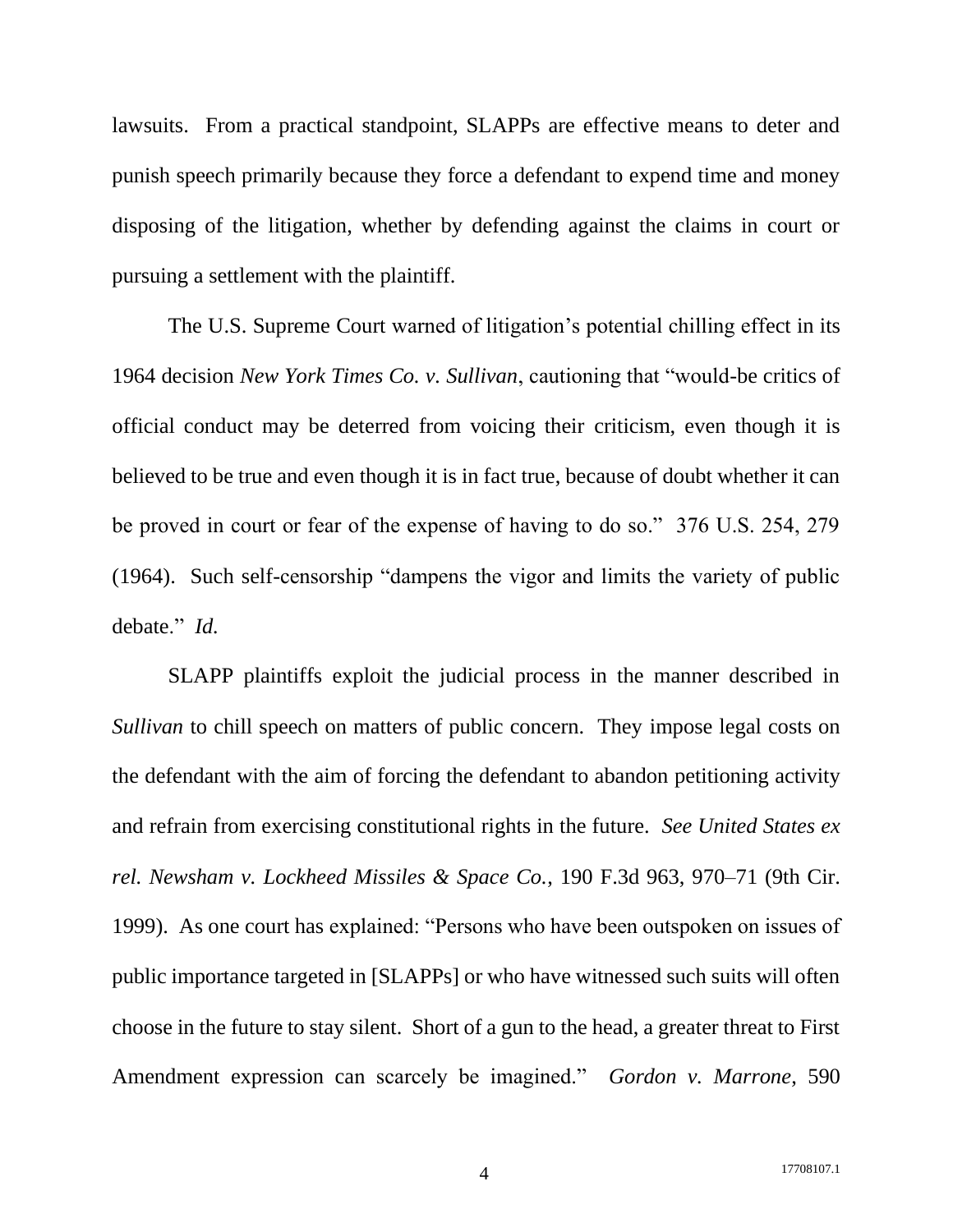N.Y.S.2d 649, 656 (N.Y. Sup. Ct. 1992), *aff'd*, 616 N.Y.S.2d 98 (N.Y. App. Div. 2d Dep't 1994).

To combat the silencing effect of SLAPPs, anti-SLAPP statutes—including Maine's—provide a mechanism for the prompt dismissal of meritless claims, often also providing a temporary stay of discovery while a dismissal motion is pending, and thus enabling defendants to avoid unnecessary legal expense. *See, e.g.*, 14 M.R.S. § 556 (providing that "[a]ll discovery proceedings are stayed upon the filing of the special motion" to dismiss "except that the court . . . for good cause shown, may order that specified discovery be conducted"). Many anti-SLAPP statutes further discourage plaintiffs from filing SLAPPs by requiring or permitting courts to order plaintiffs to pay a prevailing defendant's attorney's fees and costs. *See, e.g.*, *id.* ("If the court grants a special motion to dismiss, the court may award the moving party costs and reasonable attorney's fees, including those incurred for the special motion and any related discovery matters.").

These mechanisms work in concert to relieve defendants facing SLAPPs from the financial and other burdens of defending the suit, thus helping to protect the free exchange of ideas and to encourage individuals' full participation in public discourse and debate.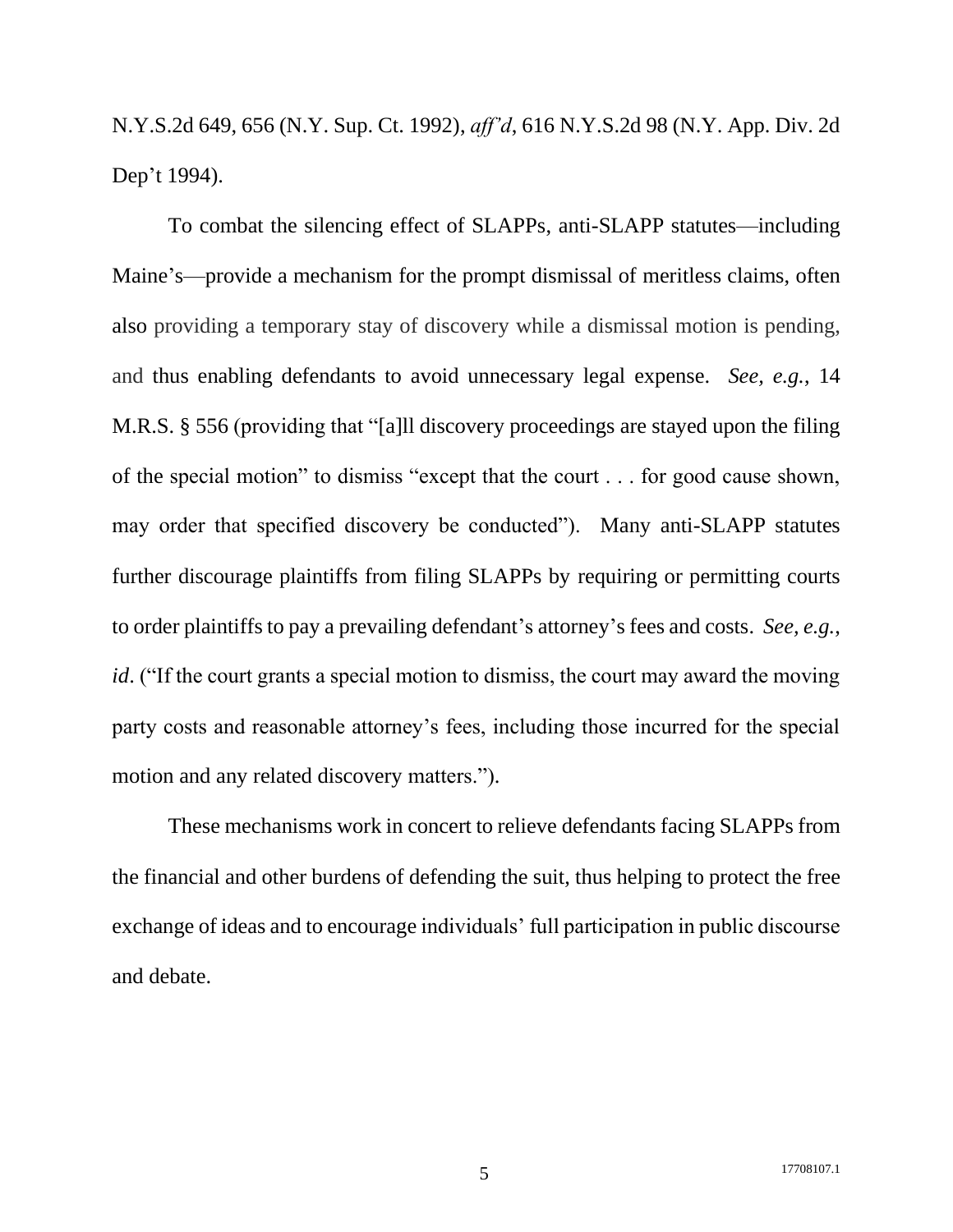## <span id="page-11-0"></span>B. 14 M.R.S. § 556 provides a mechanism for the prompt dismissal of lawsuits that threaten a defendant's right to petition.

Consistent with these principles, 14 M.R.S. § 556 permits a defendant facing a SLAPP to bring a special motion to dismiss which "may be advanced on the docket and receive priority over other cases." *Id.*

Courts currently follow a multi-step process in deciding a special motion to dismiss under 14 M.R.S. § 556. *See Gaudette*, 2017 ME 86, ¶¶ 16–18, 160 A.3d 1190. First, the moving party must establish "as a matter of law[] that the claims against [the moving party] are based on [his or her] exercise of the right to petition pursuant to the federal or state constitutions." *Id.* ¶ 8 (citations and quotation marks omitted). If the moving party fails to meet this burden, the special motion to dismiss is denied. *Id.* If the burden is met, however, the non-moving party must then "establish, through the pleadings and affidavits," prima facie evidence that the moving party's petitioning activity was devoid of any reasonable factual support or any arguable basis in law and that the moving party's petitioning activity caused actual injury to the non-moving party. *Id.* ¶ 17 (citing *Nader v. Me. Democratic Party*, 2012 ME 57, ¶16, 41 A.3d 551). Under this prima facie standard, "production of some evidence is enough to satisfy th[e] burden." *Camden Nat'l Bank v. Weintraub*, 2016 ME 101, 11, 143 A.3d 788. It is "a low standard that does not depend on the reliability or the credibility of evidence, all of which may be considered at some later time in the process." *Id.* (citations and quotation marks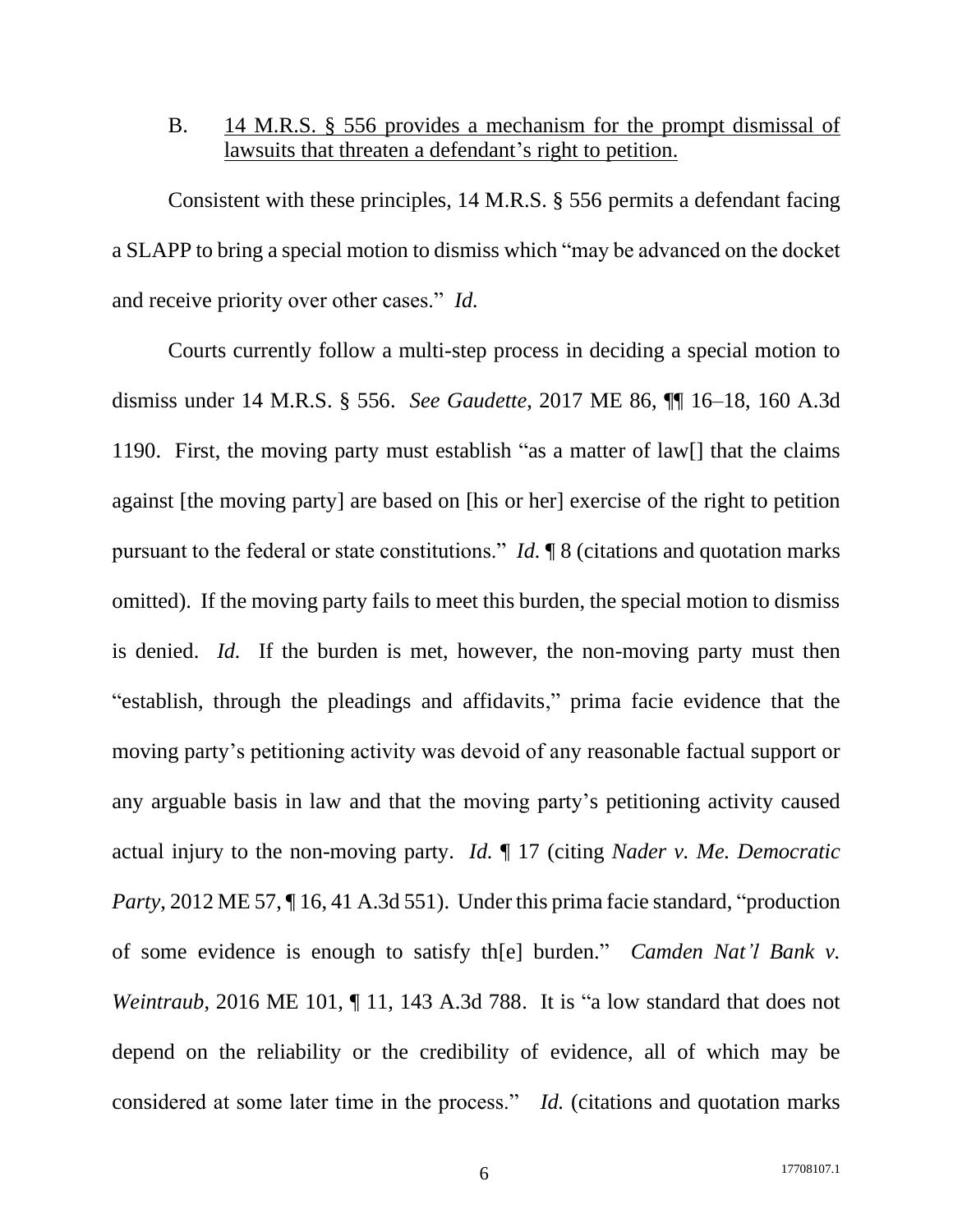omitted).If the non-moving party fails to make such a prima facie showing with respect to any or all of the petitioning activities at issue, then the special motion to dismiss is granted with respect to those petitioning activities. *Gaudette*, 2017 ME 86, ¶ 17, 160 A.3d 1190.

Prior to the Court's 2017 decision in *Gaudette*, if the non-moving party *did* establish a prima facie case with respect to any or all of the petitioning activities at issue, the special motion to dismiss would be denied with respect to those activities. Recognizing, however, that the prima facie standard established in *Nader* may result "in a pronounced dilution of the Legislature's apparent objective in enacting the anti-SLAPP statute—the prompt dismissal of lawsuits that threaten a defendant's right to petition," *id*. ¶ 14, the Court in *Gaudette* added a further procedural step to be applied in the event the non-moving party establishes a prima facie case with respect to any or all of the petitioning activities at issue. *Id*. ¶ 18. The special motion to dismiss is not automatically denied but rather, on motion by either party, the court may "permit[] the parties to undertake a brief period of limited discovery, the terms of which are determined by the court after a case management hearing." *Id.* An evidentiary hearing is conducted at the end of the limited discovery period where it is the non-moving party's burden "to establish, by a preponderance of the evidence, each of the elements for opposing the dismissal on anti-SLAPP grounds for which [it] successfully made out [its] prima facie case." *Id.* "If neither party requests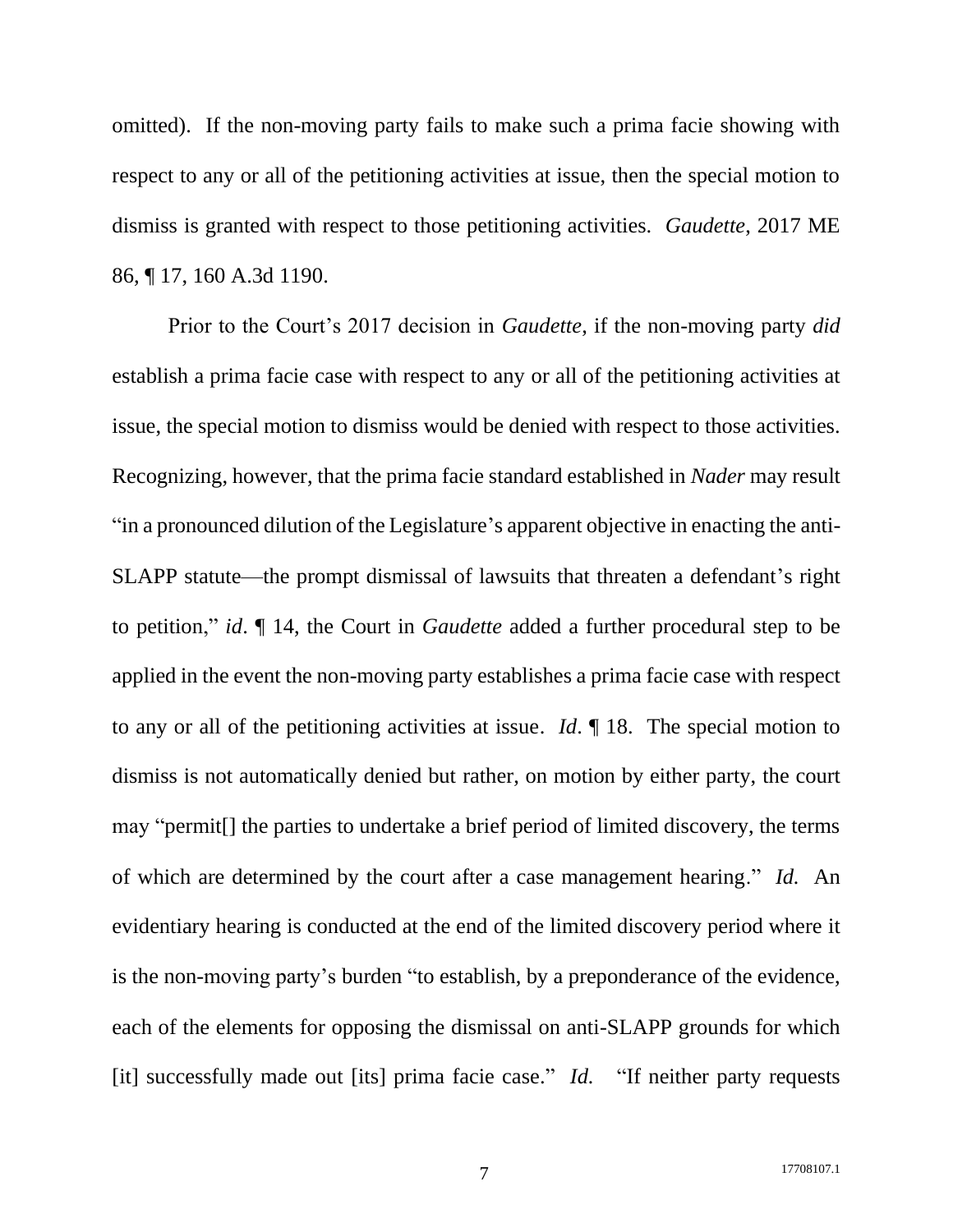discovery and/or the evidentiary hearing," the court will determine whether the nonmoving party has met its burden "by a preponderance of the evidence" based on "the parties' submissions in seeking and opposing the special motion to dismiss." *Id.*

#### <span id="page-13-0"></span>**II. Maine's anti-SLAPP statute is not unconstitutional.**

In its invitation, the Court asks whether it should declare 14 M.R.S. § 556 unconstitutional on the grounds that it provides "no effective way to preserve the non-moving party's right to a jury trial" given that a special motion to dismiss under 14 M.R.S. § 556 "may be granted based on pretrial factual determinations made by the court." Invitation at 2. Although courts may be required to make certain pretrial factual determinations when deciding a special motion to dismiss under the statute, the nature of these determinations do not violate the constitutional right to a jury trial, as the right is not implicated where there is no genuine issue of fact or where judgment may be rendered as a matter of law. For the reasons described herein, the Court should uphold the constitutionality of 14 M.R.S. § 556.

#### <span id="page-13-1"></span>A. The right to a jury trial is not violated where a court finds no genuine issue of material fact or law.

Article I, Section 20 of the Maine Constitution and the Seventh Amendment to the U.S. Constitution provide for a right to trial by jury in civil cases. This right is not absolute, however, and does not extend "to frivolous complaints or cases without merit." *Judd v. Furgeson*, No. 01-cv-4217 JBS, 2012 WL 5451273, at \*4 (D.N.J. Nov. 5, 2012); *see also Bill Johnson's Rests., Inc. v. Nat'l Labor Relations*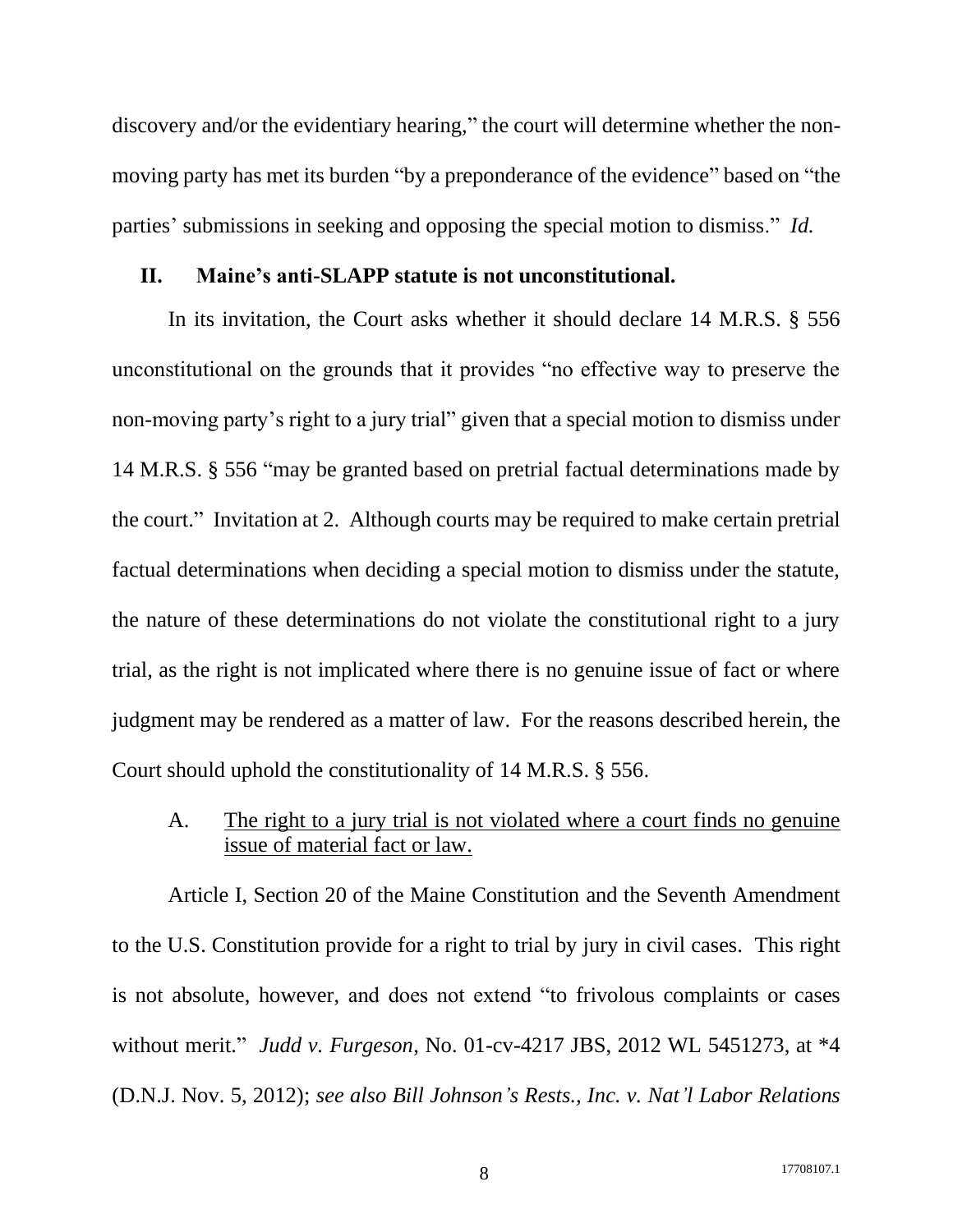*Bd.*, 461 U.S. 731, 743–44 (1983) (finding that the right of access to courts does not extend to frivolous lawsuits that lack a "reasonable basis" or are "based on insubstantial claims"). SLAPPs, by their very definition, are meritless claims that chill the exercise of First Amendment rights and thus do not implicate the constitutional right to a jury trial.

Moreover, courts have long recognized that the right to a jury trial is not violated "when a judge determines that by reason of law or because of an absence of any material fact issue, judgment should be entered for one side or another." *Roemer*, 993 F. Supp. at 837. For example, under federal and state procedural law, a court may render a judgment dismissing a complaint for failure to plead facts sufficient to state a valid claim. *See* Fed. R. Civ. P. 12(b)(6); M.R. Civ. P. 12(b)(6). Similarly, an award of summary judgment does not violate the right to a trial by jury where there is no genuine issue of material fact for a jury to decide. *See Calvi v. Knox Cty.*, 470 F.3d 422, 427 (1st Cir. 2006) ("[A] grant of summary judgment does not compromise the [constitutional] jury trial right because that right exists only with respect to genuinely disputed issues of material fact."); *see also Parklane Hosiery Co. v. Shore*, 439 U.S. 322, 336 (1979) (recognizing that summary judgment does not violate the constitutional right to a jury trial).

Indeed, just as "summary judgment's role is to pierce the boilerplate of the pleadings and assay the parties' proof in order to determine whether trial is actually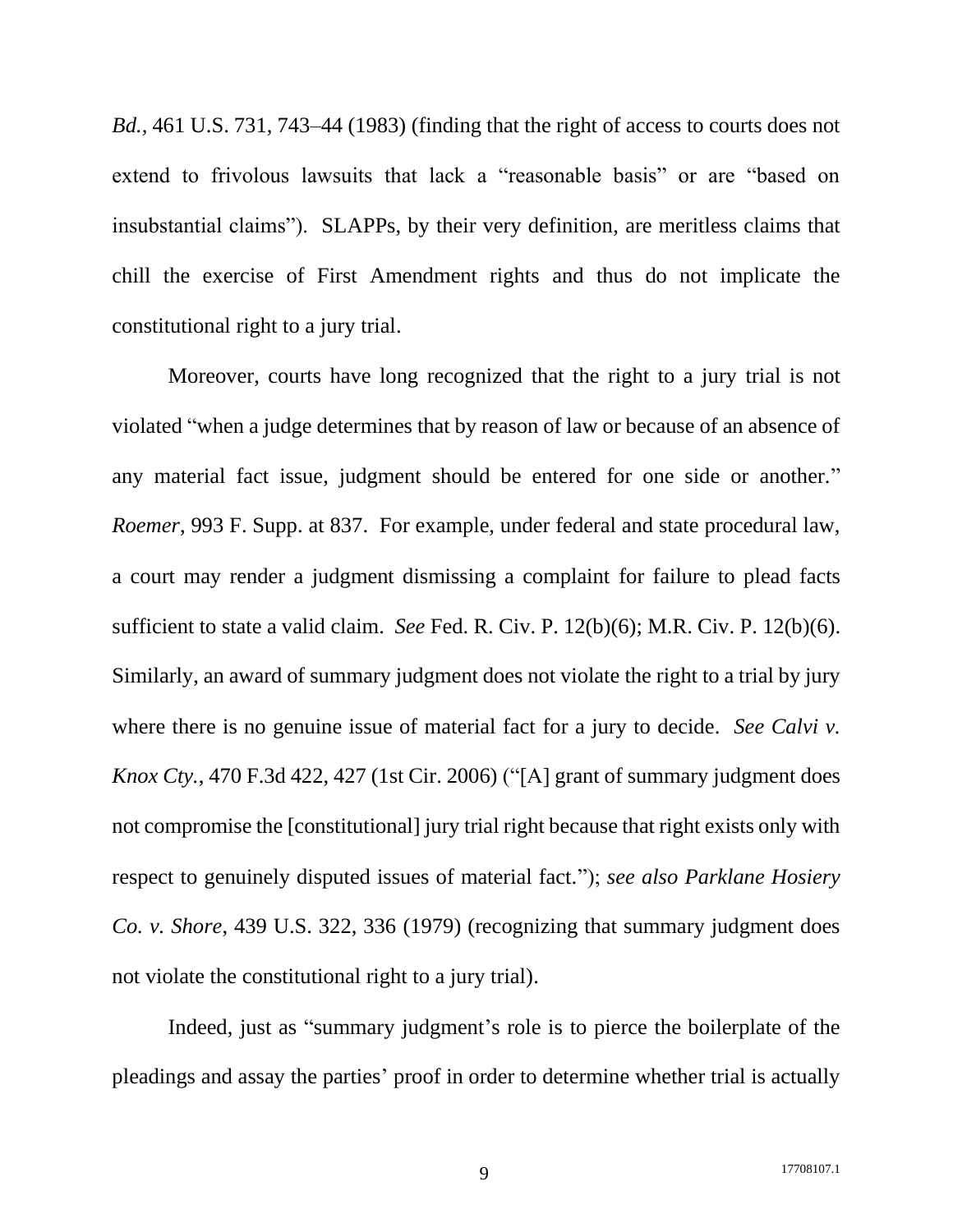required," *Wynne v. Tufts Univ. Sch. of Med.*, 976 F.2d 791, 794 (1st Cir. 1992), the purpose of anti-SLAPP statutes "is to act as a procedural screen for meritless suits," *Lee v. Pennington*, 2002-0381, p. 7 (La. App. 4 Cir. 10/16/02), 830 So. 2d 1037, 1043, *writ denied*, 2002-2790 (La. 1/24/03), 836 So. 2d 52. For these reasons, courts have recognized that requiring a plaintiff to make a prima facie showing that its claim is legally sufficient in order to defeat a special motion to dismiss does not violate the plaintiff's right to a jury trial. *Id.* (finding that requiring a plaintiff "to show a probability of success of his claim before a jury (i.e., the merits) . . . does not bar anyone with a valid claim from pursuing his case through the judicial process" (quotation marks omitted)); *Lafayette Morehouse, Inc. v. Chronicle Publ'g Co.*, 37 Cal. App. 4th 855, 867, 44 Cal. Rptr. 2d 46, 53 (1995) (holding that California's anti-SLAPP statute "does not violate the right to a jury trial" by requiring a plaintiff "whose cause of action is subjected to [a] special motion to strike simply to demonstrate by affidavit a prima facie case").

Indeed, courts in only two states—Washington and Minnesota—have found their respective anti-SLAPP statutes to violate the constitutional right to a jury trial. *See Mobile Diagnostic Imaging, Inc. v. Hooten*, 889 N.W.2d 27, 35 (Minn. Ct. App. 2016); *Davis v. Cox*, 351 P.3d 862, 864 (Wash. 2015), *abrogated on other grounds by Maytown Sand & Gravel, LLC v. Thurston Cty.*, 423 P.3d 223 (Wash. 2018). In both such cases, the analysis turned on the court's finding that the applicable burden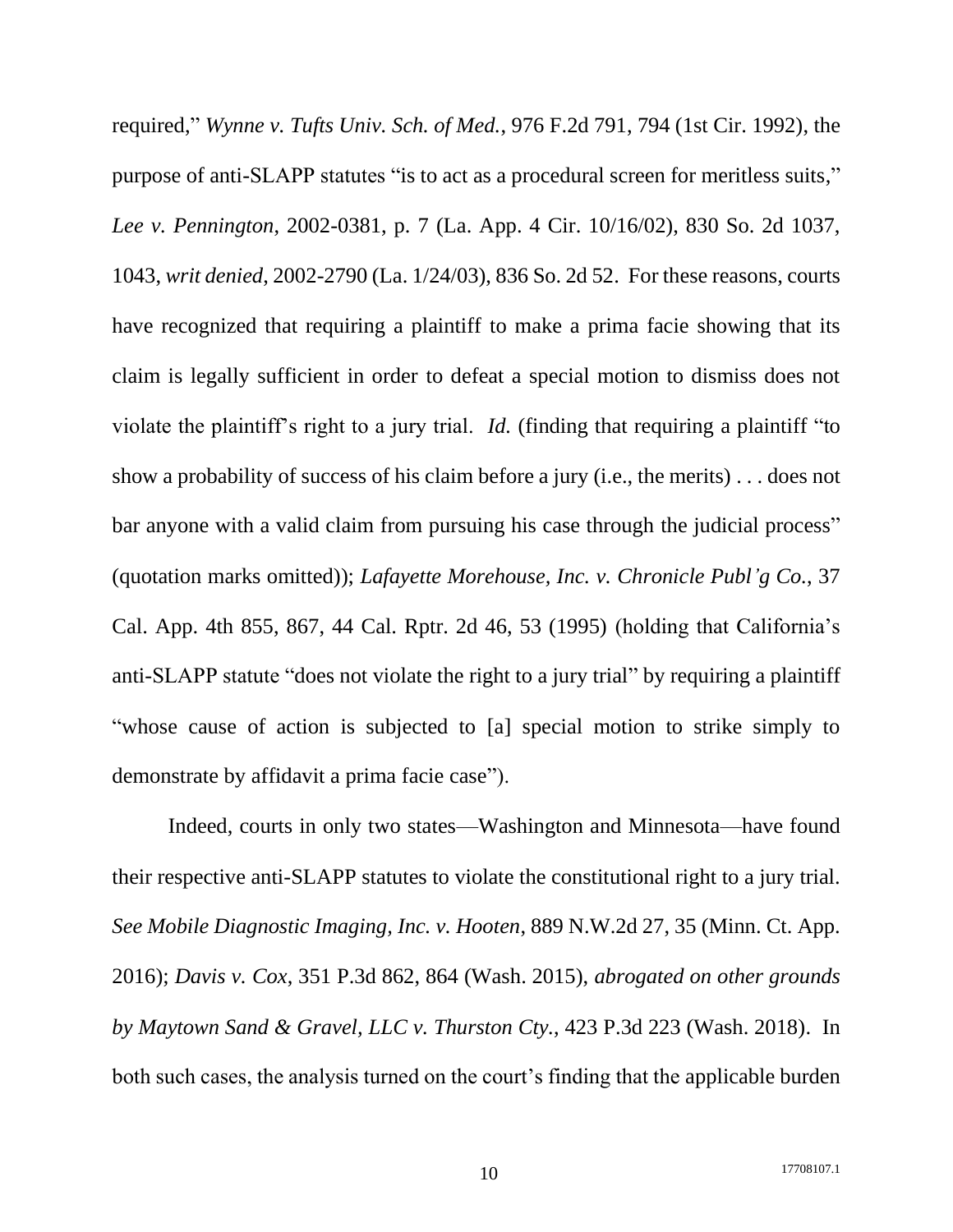of proof necessary to defeat a motion to dismiss under the statute exceeded that required under a constitutionally permissible summary judgment standard. Specifically, both states' laws included statutory language requiring that the nonmoving party make a showing by "*clear and convincing evidence*" of the sufficiency of its claim. *See* Wash. Rev. Code § 4.24.525(4)(b) (emphasis added); Minn. Stat. Ann. § 554.02, subd. 2(3) (emphasis added). Because the Washington and Minnesota courts found the "clear and convincing evidence" standard to present a heightened evidentiary burden as compared to that of a motion to dismiss or motion for summary judgment, they concluded that the statutes violated the non-moving party's right to a jury trial. *See Mobile Diagnostic Imaging*, 889 N.W.2d at 31–33; *Davis*, 351 P.3d at 866–67, 869.

#### B. 14 M.R.S. § 556 does not violate the constitutional right to a jury trial.

<span id="page-16-0"></span>Maine's anti-SLAPP statute stands in stark contrast to the Washington and Minnesota statutes held unconstitutional. Nowhere in the statutory language—or in case law interpreting the statute—is a "clear and convincing evidence" burden of proof required. Rather, a plaintiff opposing a special motion to dismiss under the second step of the *Gaudette* framework (and in what was the final step of the *Nader* framework) need provide only prima facie evidence to support a claim that the defendant's exercise of the right of petition is devoid of any reasonable factual support or arguable basis in law and that the defendant's acts caused actual injury to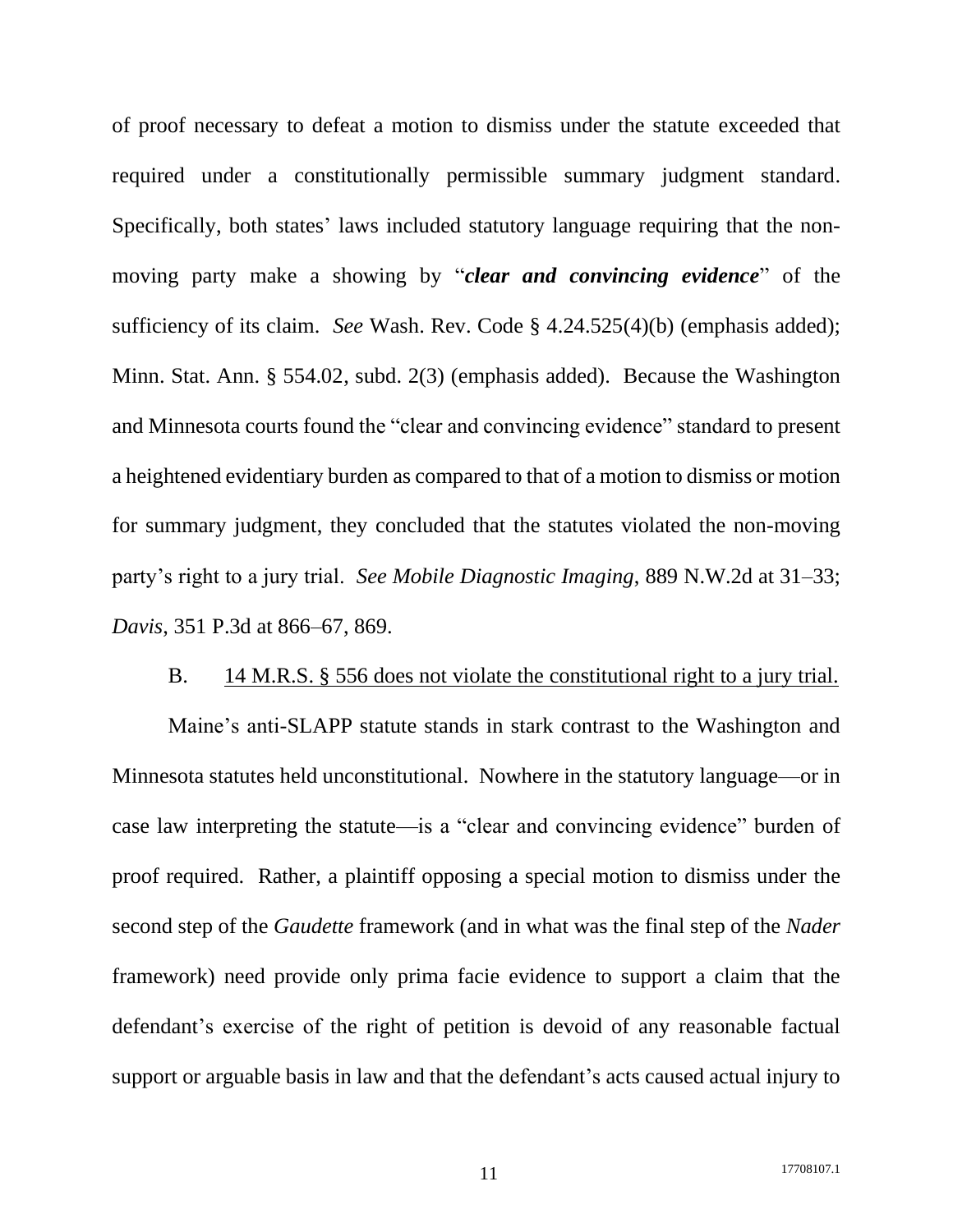the responding party. Far from clear and convincing evidence, prima facie proof is "a low standard that does not depend on the reliability or the credibility of evidence." *Camden Nat'l Bank*, 2016 ME 101, ¶ 11, 143 A.3d 788 (citations and quotation marks omitted). Moreover, "[a]s with all motions to dismiss," when evaluating an opposition to a special motion to dismiss pursuant to 14 M.R.S. § 556, "a court is permitted to infer that the allegations in the nonmoving party's pleading and factual statements in affidavits in its response to a special motion to dismiss are true." *Id*. Thus, as this Court recognized in *Nader*, "a plaintiff able to meet this low standard" and present "some evidence that the defendant's petitioning activity was devoid of factual or legal support and caused actual injury" can avoid dismissal of his or her claim "[e]ven when faced with conflicting evidence from a defendant." 2012 ME 57, ¶ 35, 41 A.3d 551 (citation and quotation marks omitted).

To the extent that a court is required to make pretrial factual determinations that the plaintiff has presented prima facie evidence that the moving party's exercise of its right of petition "was devoid of any reasonable factual support or any arguable basis in law and that the moving party's acts caused actual injury to the responding party," 14 M.R.S. § 556, such determinations mirror those routinely undertaken by courts in ruling on other pretrial, dispositive motions. *See, e.g.*, M.R. Civ. P. 56 (requiring "a motion for summary judgment and opposition thereto" to be "supported by statements of material facts" with judgment to be rendered "if the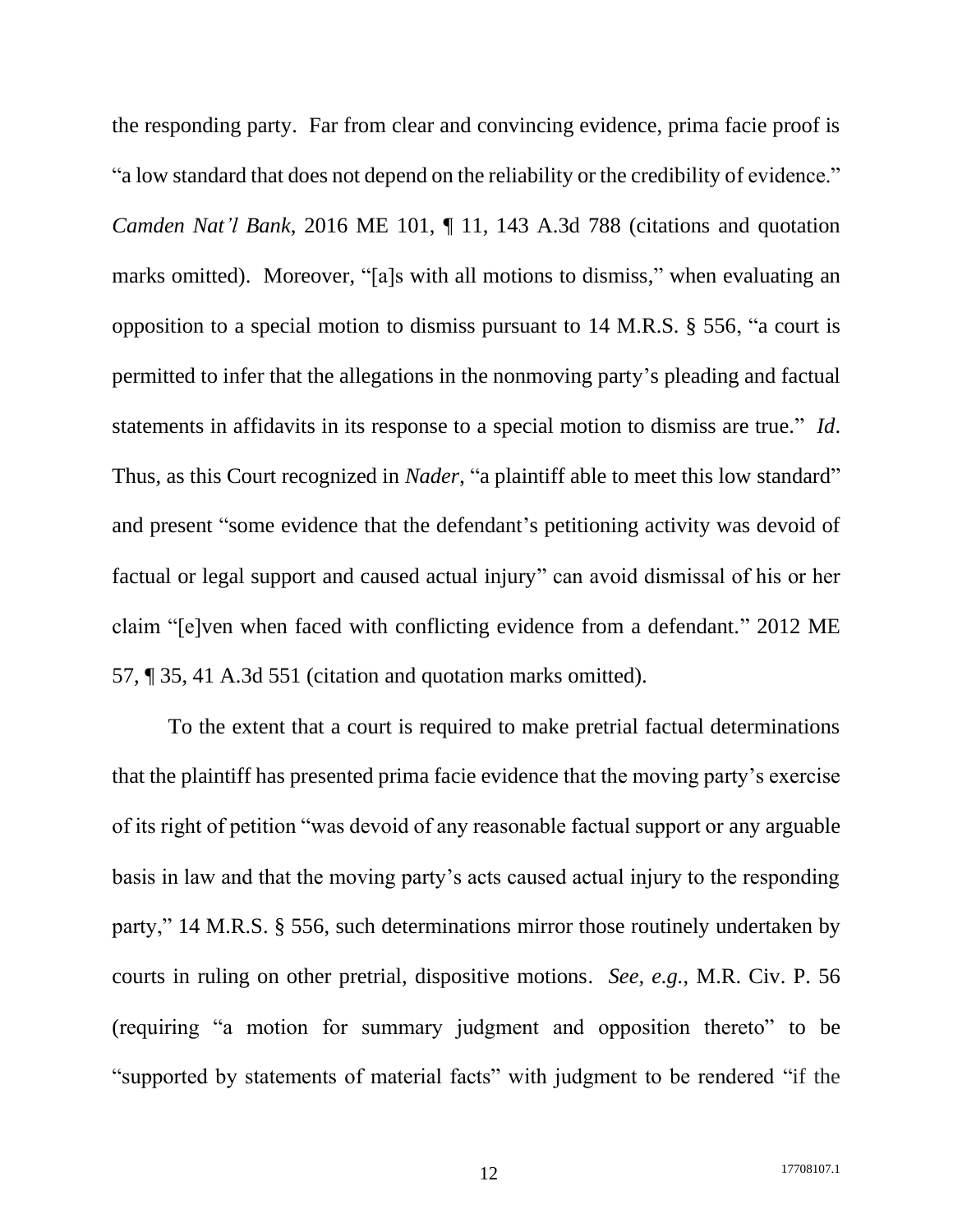pleadings, depositions, answers to interrogatories . . . admissions . . . [and] affidavits . . . show that there is no genuine issue as to any material fact . . . and that any party is entitled to a judgment as a matter of law"); *see also Michel v. NYP Holdings, Inc.*, 816 F.3d 686, 702 (11th Cir. 2016) (holding that, in order to survive a motion to dismiss for failure to state a claim for defamation, a court must find that the complaint "allege[d] facts sufficient to give rise to a reasonable inference" that the disputed statement was false and "made 'with knowledge that it was false or with reckless disregard of whether it was false or not'" (quoting *Sullivan*, 376 U.S. at 280)); *Mindys Cosmetics, Inc. v. Dakar*, 611 F.3d 590, 599 (9th Cir. 2010) (likening an opposition to a motion to strike under California's anti-SLAPP statute to "a demurrer or motion for summary judgment in reverse . . . [requiring] the plaintiff to demonstrate that he possesses a legally sufficient claim which is substantiated, that is, supported by competent, admissible evidence" (citations and quotation marks omitted)).

Thus, under the first two steps of the *Gaudette* analysis, the court is not required to make pretrial factual determinations which would violate the nonmoving party's right to a jury trial. *See, e.g.*, *Lee*, 830 So. 2d at 1043; *Lafayette Morehouse*, 37 Cal. App. 4th at 867.

Moreover, although the evidentiary burden under the third step of the current *Gaudette* framework shifts from a prima facie standard to a preponderance of the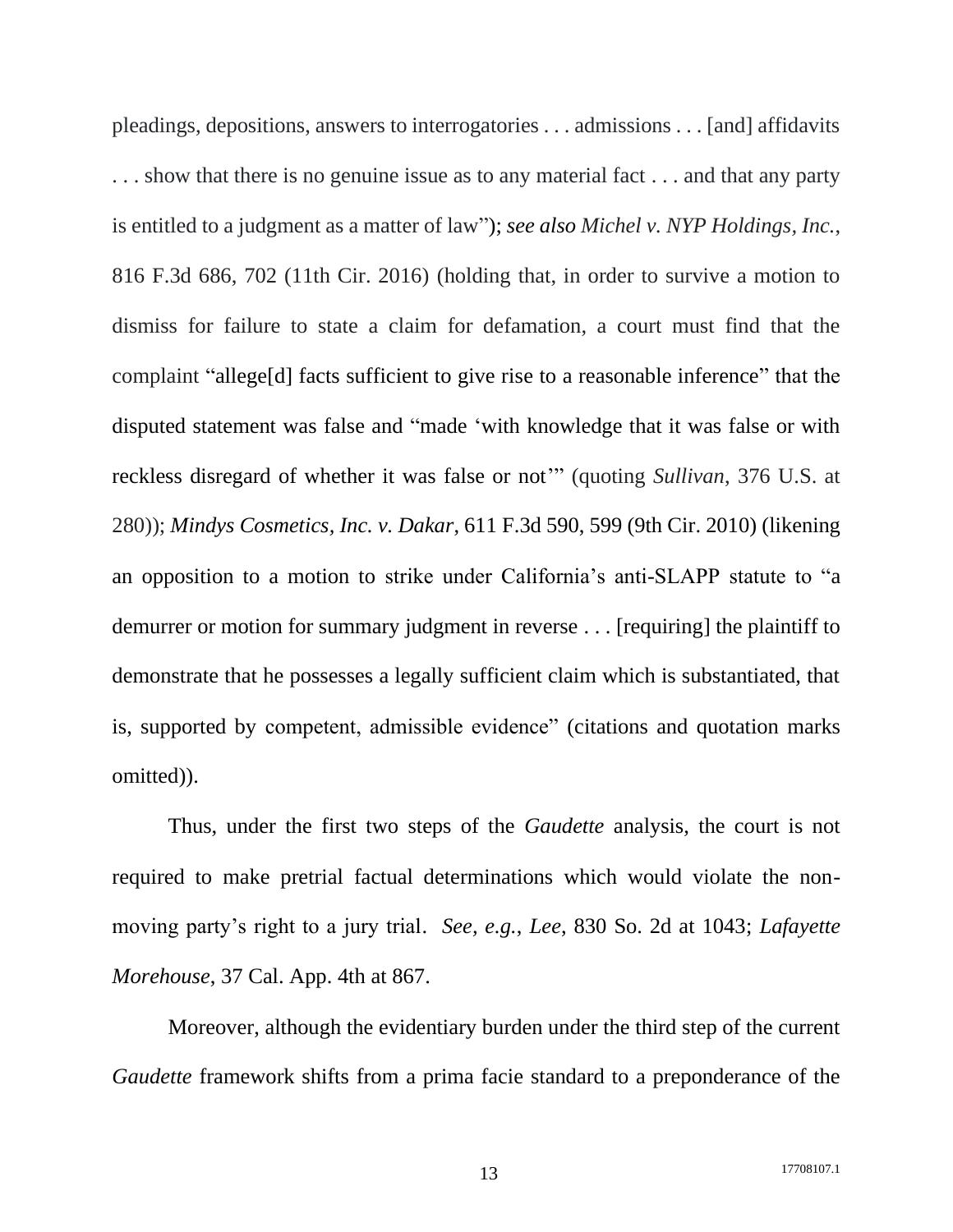evidence standard, this does not render the statute unconstitutional. For example, both this Court and the U.S. Supreme Court have recognized that in ruling on a motion for summary judgment, "the judge must view the evidence presented through the prism of the substantive evidentiary burden." *Anderson v. Liberty Lobby, Inc*., 477 U.S. 242, 254 (1986); *Tucci v. Guy Gannett Publ'g Co.*, 464 A.2d 161, 166 (Me. 1983) (holding that, in a defamation action where the applicable burden of proof was "convincing clarity," a plaintiff's motion for summary judgment "should be granted only, if upon viewing the evidence most favorably to the plaintiff, there exists no genuine issue of fact from which a jury could reasonably find with 'convincing clarity' that defendants acted with actual malice"). Indeed, in the majority of civil cases, a court's summary judgment inquiry "unavoidably asks whether reasonable jurors could find by a preponderance of the evidence that the plaintiff is entitled to a verdict." *Anderson*, 477 U.S. at 252; *see also In re Estate of Davis*, 2001 ME 106, ¶ 11 n.5, 775 A.2d 1127 (citing favorably to *Anderson* and affirming a trial court's application of a preponderance of the evidence burden of proof in granting an award for summary judgment).

In the alternative, should this Court find that the evidentiary burden under step three of the *Gaudette* framework requires a court to make pretrial factual determinations beyond those made at summary judgment, the appropriate remedy is not to declare the statute unconstitutional—particularly where, as here, the statutory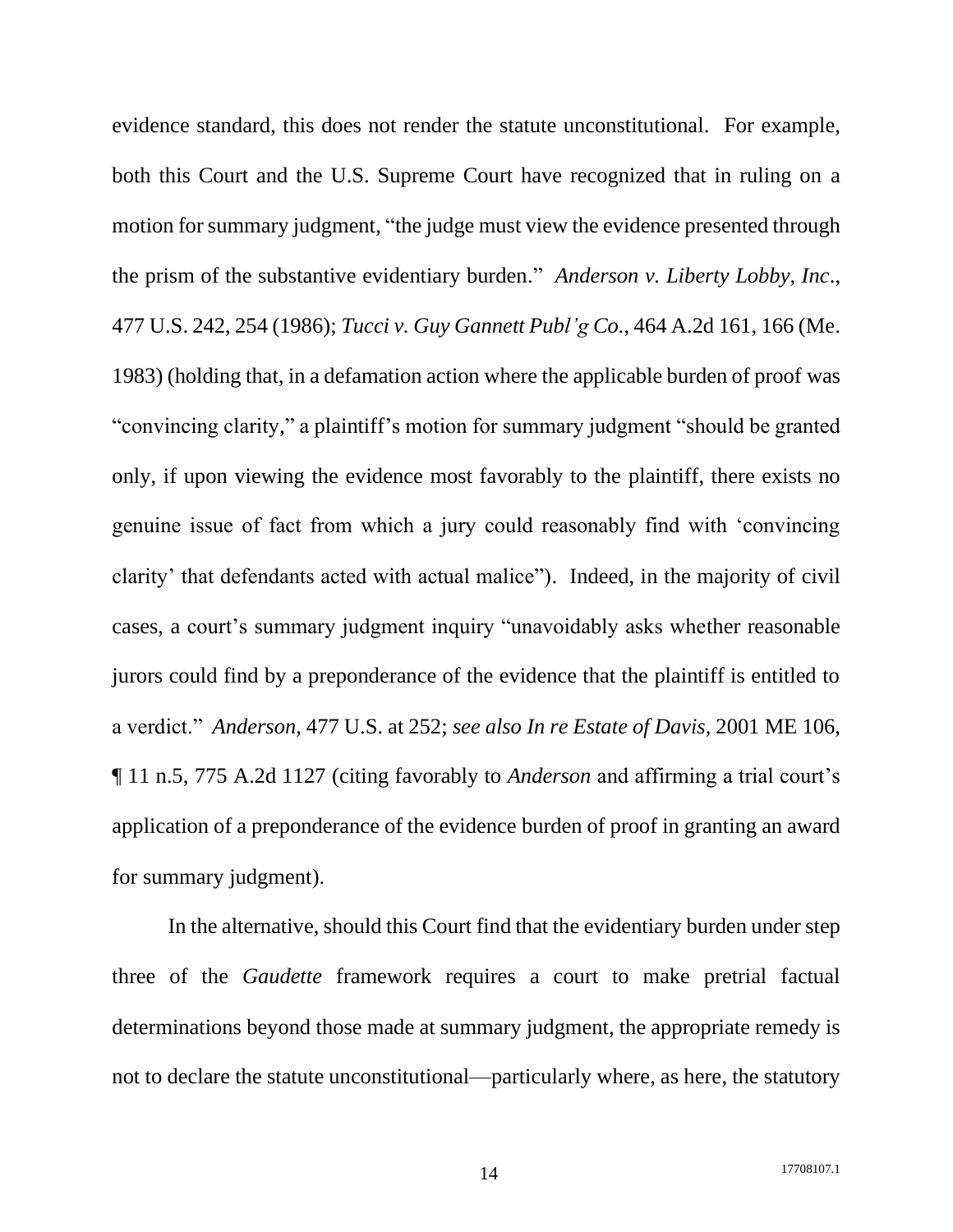language is silent with respect to the applicable burden of proof, unlike the statutes struck down in Washington and Minnesota. *See* 14 M.R.S. § 556. Rather, as contemplated by questions  $4^2$  and  $5^3$  of the Invitation, the Court may remedy any perceived constitutional infirmity by, for example, eliminating the third step of the *Gaudette* framework, or amending the existing third step in a manner consistent with the standards of M.R. Civ. P. 56. 4

Because Maine's anti-SLAPP statute does not require a court to make pretrial factual determinations that would violate a non-moving party's right to a jury trial, the Court should uphold the constitutionality of the statute.

## <span id="page-20-0"></span>**III. The Court should not limit the scope of petitioning activity protected under 14 M.R.S. § 556.**

Amici further urge the Court not to limit the definition of "petitioning activity" under 14 M.R.S. § 556 to "petitions or statements submitted to legislative, executive or judicial bodies involved in the determination or adjudication of zoning or other land development disputes." Invitation at 2. Contrary to Plaintiff-Appellant's

<sup>&</sup>lt;sup>2</sup> Should the Court abandon its recent attempt to balance the rights to petition and for access to the courts through the three-step process defined in *Gaudette* and revert to the two-step process announced in *Nader v. Maine Democratic Party*, 2012 ME 57, 41 A.3d 551?

<sup>&</sup>lt;sup>3</sup> If the three-step *Gaudette* framework is retained, what, if any, modifications to any of the steps should be made?

<sup>4</sup> In keeping with the concerns raised by this Court in *Gaudette*, however, to the extent the Court finds the preponderance of the evidence standard improper, amici urge the Court to employ the latter of the two options. Because the prima facie burden of proof adopted in *Nader* is a low standard, it threatens to undermine the legislative intent of the statute. Providing an option for limited discovery and an evidentiary hearing with respect to those claims for which the plaintiff establishes a prima facie case helps to offset this risk and is consistent with the policies underlying the statute.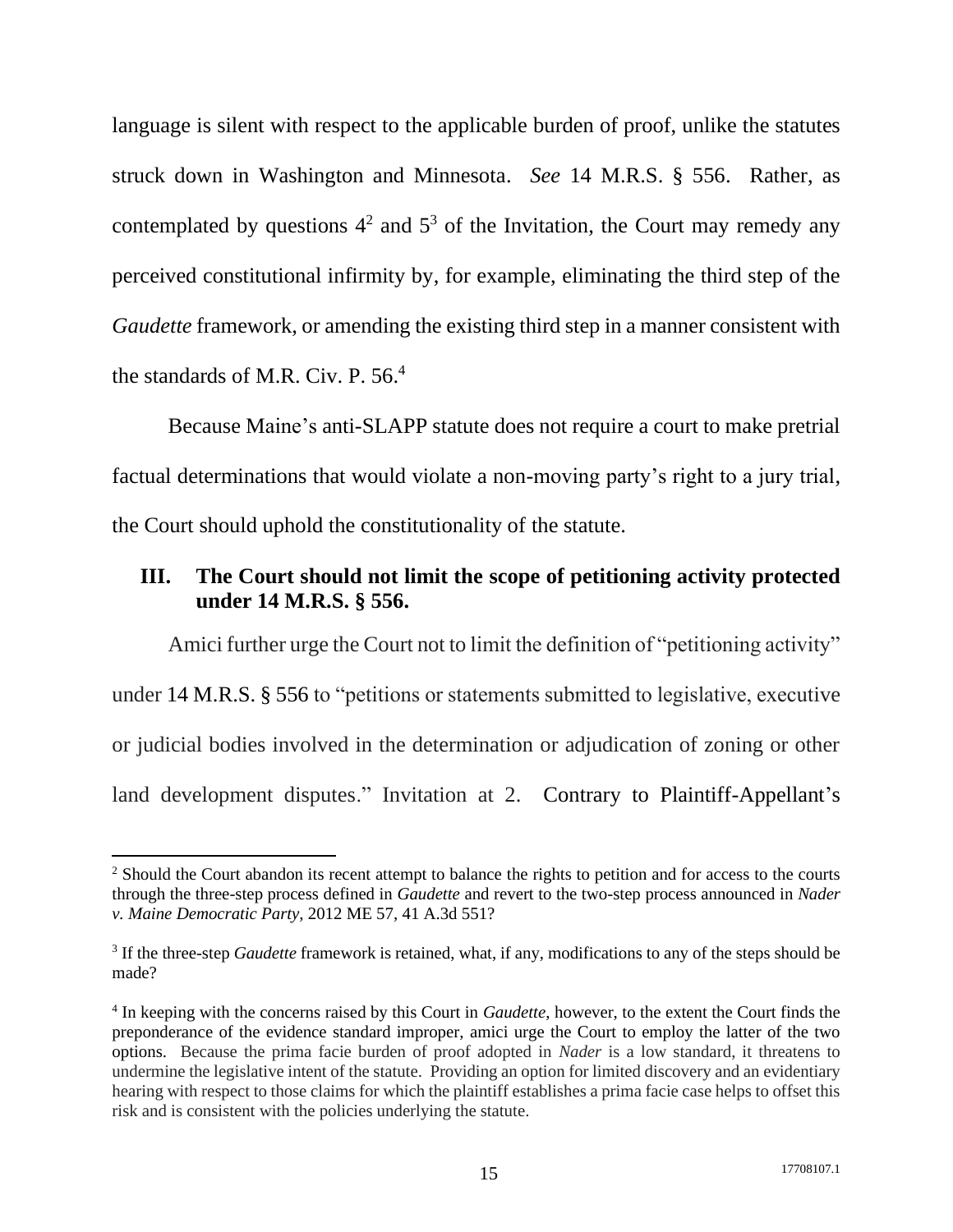arguments, the plain language of the statute demonstrates the Maine legislature's intent to protect a broad range of petitioning activity. Moreover, the statute is already narrower than most with respect to the forms of expressive activity it covers. Limiting the scope further would run counter to the growing national trend in favor of stronger anti-SLAPP protections.

<span id="page-21-0"></span>A. Narrowing the definition of "petitioning activity" would be contrary to the plain language of the statute.

Under Maine's anti-SLAPP statute, a party may bring a special motion to dismiss "civil claims, counterclaims or cross claims" that "are based on the moving party's exercise of the moving party's right of petition under the Constitution of the United States or the Constitution of Maine." 14 M.R.S. § 556. A party's "exercise of its right of petition" is defined as (1) "any written or oral statement made before or submitted to a legislative, executive or judicial body, or any other governmental proceeding;" (2) "any written or oral statement made in connection with an issue under consideration or review by a legislative, executive or judicial body, or any other governmental proceeding;" (3) "any statement reasonably likely to encourage consideration or review of an issue by a legislative, executive or judicial body, or any other governmental proceeding;" (4) "any statement reasonably likely to enlist public participation in an effort to effect such consideration;" or (5) "any other statement falling within constitutional protection of the right to petition government." *Id.*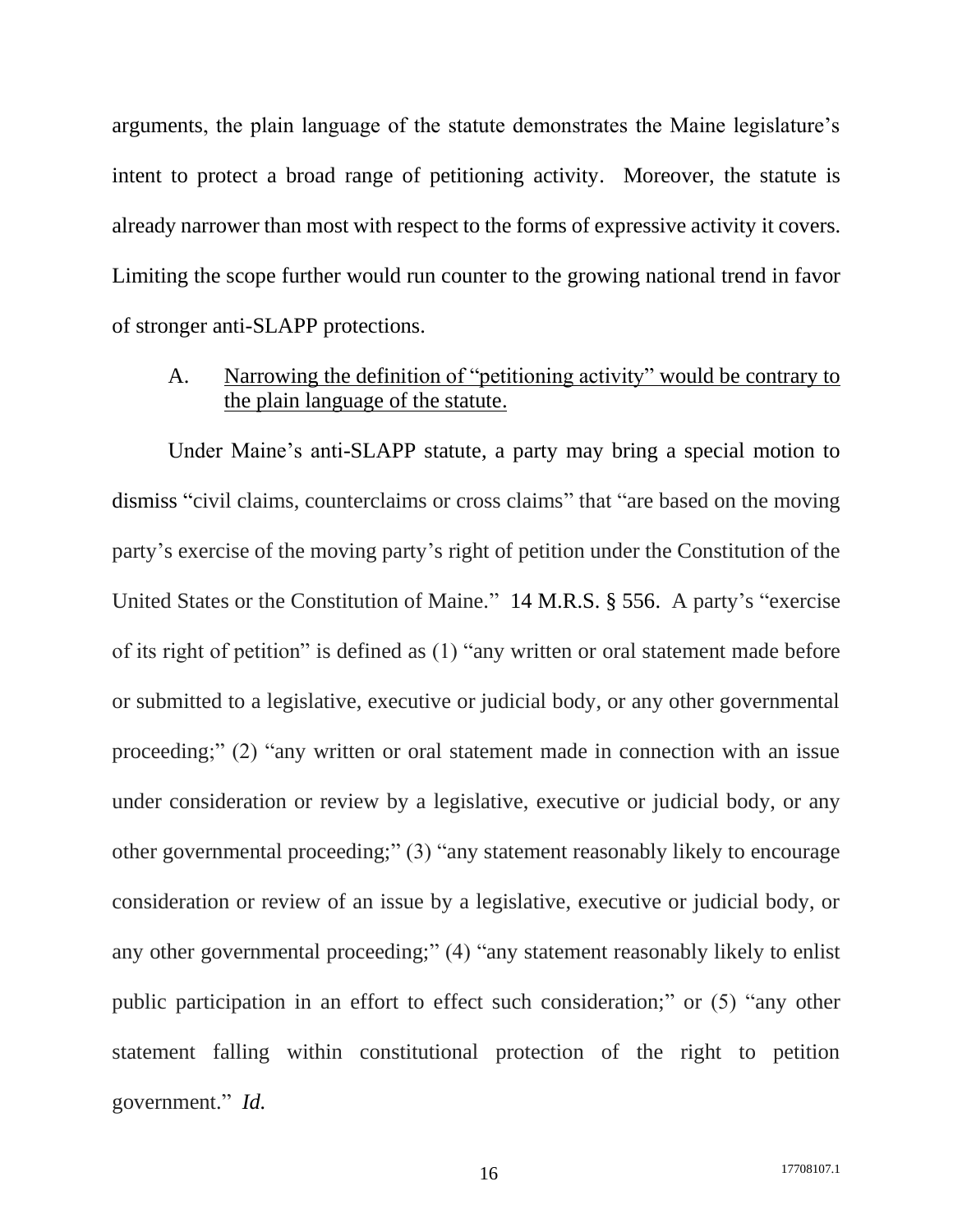Plaintiff-Appellant argues that—based on the Court's reference to a quotation from a Massachusetts Supreme Judicial Court decision interpreting Massachusetts' anti-SLAPP law—Maine's anti-SLAPP statute "was intended to address citizen objectives in land development projects." (Blue Br. 18–19.) *See Morse Bros. v. Webster*, 2001 ME 70,  $\P$  10, 772 A.2d 842 ("The typical mischief that the [anti-SLAPP] legislation intended to remedy was lawsuits directed at individual citizens of modest means for speaking publicly against development projects." (quoting *Duracraft Corp. v. Holmes Prods. Corp.*, 691 N.E.2d 935, 940 (Mass. 1998))).

As a preliminary matter, the *Duracraft* quotation cited by Plaintiff-Appellant concerns Massachusetts' anti-SLAPP statute, not Maine's. More importantly, however, the *Morse Bros*. court did not rely on the language from *Duracraft* in its interpretation of the Maine anti-SLAPP statute. Rather, it was referenced in connection with citations from cases around the country as an example of the type of meritless lawsuit that anti-SLAPP statutes were designed to combat. *Morse Bros.*, 2001 ME 70, ¶ 10, 772 A.2d 842. There is nothing in *Morse Bros.* to suggest that the Maine legislature intended Maine's anti-SLAPP statute to apply only to petitioning activity involving land development projects. Indeed, this Court's subsequent decision in *Gaudette* found that the legislature's "apparent objective" in enacting 14 M.R.S. § 556 was to ensure "the prompt dismissal of lawsuits that threaten a defendant's right to petition." 2017 ME 86, ¶ 14, 160 A.3d 1190.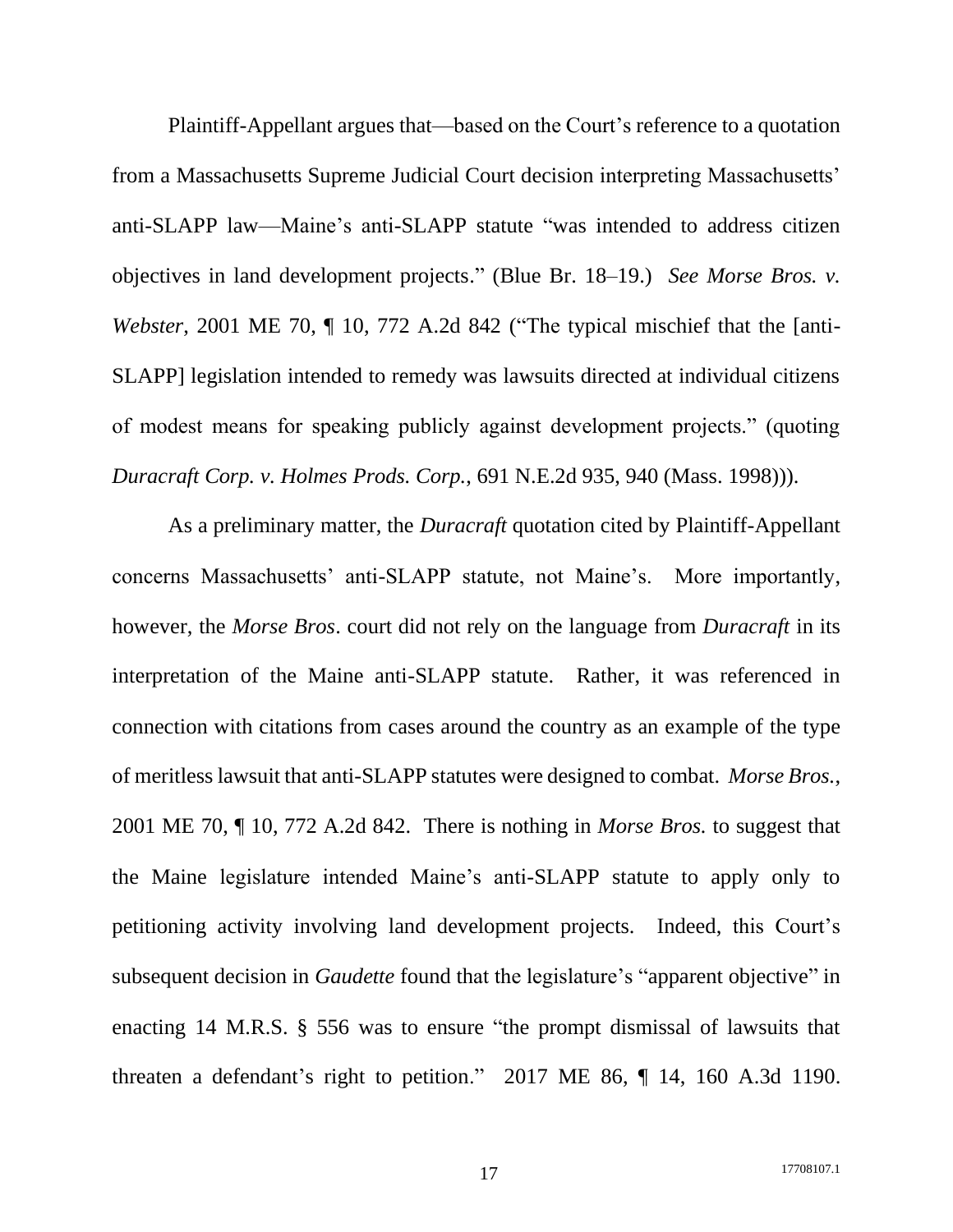This finding is in keeping with the plain text of 14 M.R.S. § 556, which encompasses a broad range of petitioning activity not limited to zoning or land development disputes. In drafting and enacting the definition of the "exercise of [the] right of petition," the Maine legislature demonstrated its intent to protect defendants from lawsuits that threaten to chill the right to petition the government "under the Constitution of the United States or the Constitution of Maine." 14 M.R.S. § 556. Courts have long held that the text of a statute, if plain on its face, should be controlling. *See, e.g.*, *First Union Nat'l Bank v. Curtis*, 2005 ME 108, ¶ 8, 882 A.2d 796 ("In ascertaining the Legislature's intent we first determine the statute's plain meaning."). And it is plain that the right to petition the government under both the U.S. and Maine Constitutions extends beyond matters involving the redress of zoning or land development grievances.

To the extent that the Maine legislature intended to limit the type of petitioning activity protected under the statute solely to "petitions . . . involved in the determination or adjudication of zoning or other land development disputes," Invitation at 2, it may pass legislation amending the statute to do so. In the absence of any evidence of such intent, however—and in the face of clear statutory language to the contrary—this Court should not interpret the statute so as to narrow its plain language.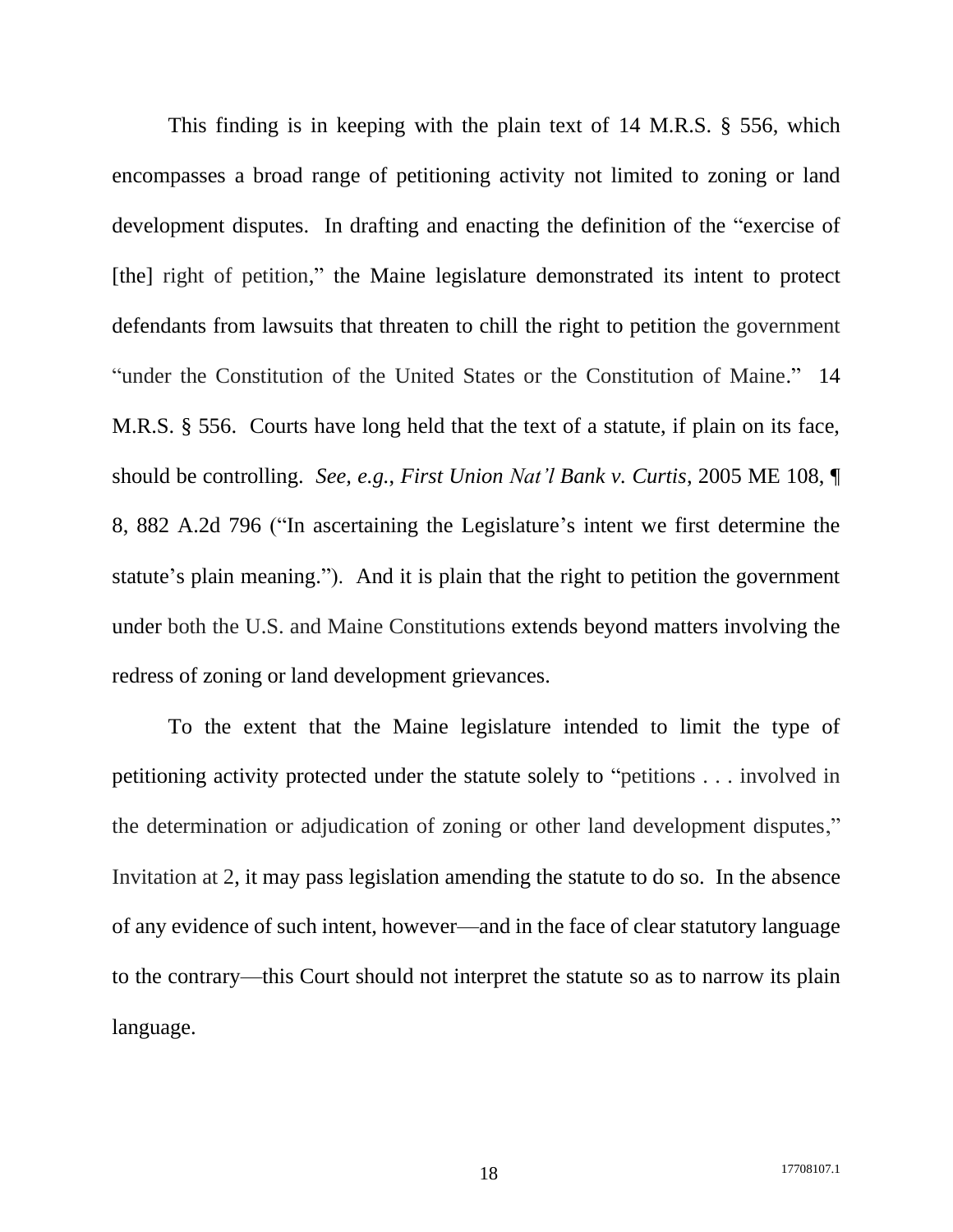## <span id="page-24-0"></span>B. 14 M.R.S. § 556 is less protective of First Amendment expressive activity than most anti-SLAPP statutes and should not be narrowed further.

Although the definition of "a party's exercise of its right of petition" under 14 M.R.S. § 556 encompasses a broad range of petitioning activities, the overall scope of Maine's anti-SLAPP statute is narrower than that of most anti-SLAPP statutes around the country, as it applies only to those claims arising from an exercise of the right of petition. By contrast, the majority of anti-SLAPP statues—20 out of 31 extend not only to the right of petition, but also to other expressive activities protected by the First Amendment,<sup>5</sup> such as the right of free speech on matters of public concern. *See, e.g.*, Cal. Civ. Proc. Code § 425.16 (applies to lawsuits filed in connection with "any act . . . in furtherance of the person's right of petition or free speech under the United States Constitution or the California Constitution in connection with a public issue"); Conn. Gen. Stat. Ann. § 52-196a (applies to lawsuits based on a party's exercise of its right of free speech, right to petition the government, or right of association under the U.S. or Connecticut Constitutions).

<sup>5</sup> *See* Ark. Code Ann. § 16-63-504; Cal. Civ. Proc. Code § 425.16; Colo. Rev. Stat. § 13-20-1101; Conn. Gen. Stat. Ann. § 52-196a; D.C. Code Ann. § 16-5501; Fla. Stat. Ann. § 768.295; Ga. Code Ann. § 9-11- 11.1; 735 Ill. Comp. Stat. Ann. 110; Ind. Code Ann. § 34-7-7-5; Kan. Stat. Ann. § 60-5320; La. Code Civ. Proc. Ann. art. 971; Nev. Rev. Stat. Ann. § 41.650; N.Y. Civ. Rights Law § 76-a(1) (McKinney); Okla. Stat. Ann. tit. 12, § 1432; Or. Rev. Stat. Ann. § 31.150; R.I. Gen. Laws Ann. § 9-33-2; Tenn. Code Ann. § 20-17-104; Tex. Civ. Prac. & Rem. Code Ann. §§ 27.003(a), 27.010(b); Vt. Stat. Ann. tit. 12, § 1041; and Va. Code Ann. § 8.01-223.2.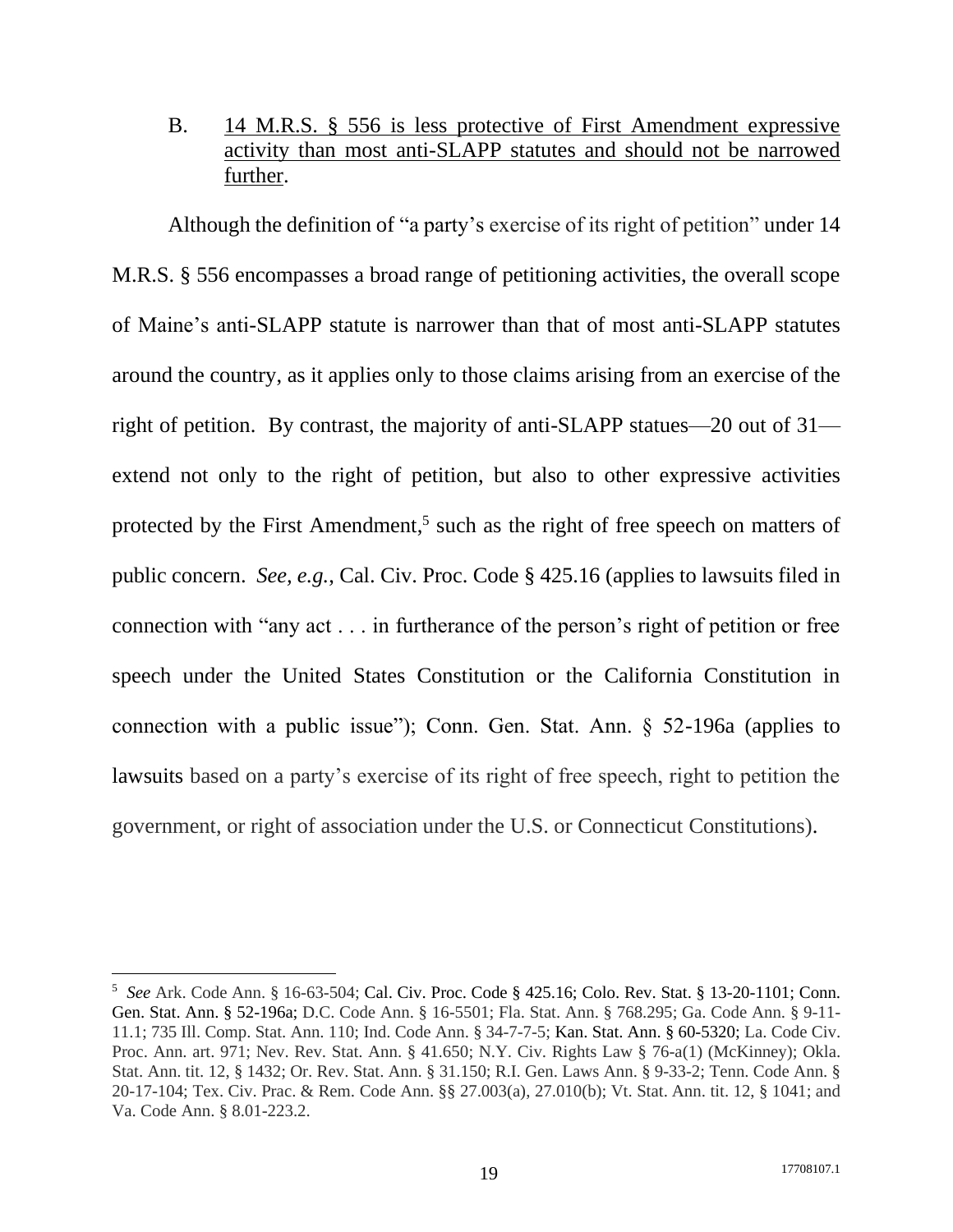Because the statutory language of Maine's anti-SLAPP statute addresses only those claims arising from the exercise of the right of petition, Mainers already lack the benefits of a robust anti-SLAPP statute—one which provides a mechanism for the prompt dismissal of costly, meritless lawsuits that chill other forms of First Amendment activity, including reporting by members of the news media on matters of public concern. Indeed, in *Gaudette v. Mainely Media, LLC*, this Court held that "[u]nless a newspaper is petitioning on its own behalf, the newspaper is not exercising its own right of petition" for purposes of Maine's anti-SLAPP statute, 2017 ME 87, ¶ 15, 160 A.3d 539. As a result, members of the news media in Maine often lack the level of anti-SLAPP protections afforded to journalists in other jurisdictions—protections that would permit them to report on matters of public interest without fear of being subjected to the expense, harassment, and disruption of retaliatory litigation. *See, e.g.*, *Kieu Hoang v. Phong Minh Tran*, 60 Cal. App. 5th 513, 274 Cal. Rptr. 3d 567 (2021) (ordering trial court to grant journalist's motion to strike under California's anti-SLAPP statute); *Pack v. Truth Publ'g Co.*, 122 N.E.3d 958 (Ind. Ct. App. 2019) (affirming trial court's entry of summary judgment after newspaper moved to dismiss defamation claim pursuant to Indiana's anti-SLAPP law); *Paterno v. Superior Court*, 163 Cal. App. 4th 1342, 78 Cal. Rptr. 3d 244 (2008) (ordering trial court to enter order denying plaintiff's discovery motion against journalist pursuant to California's anti-SLAPP statute).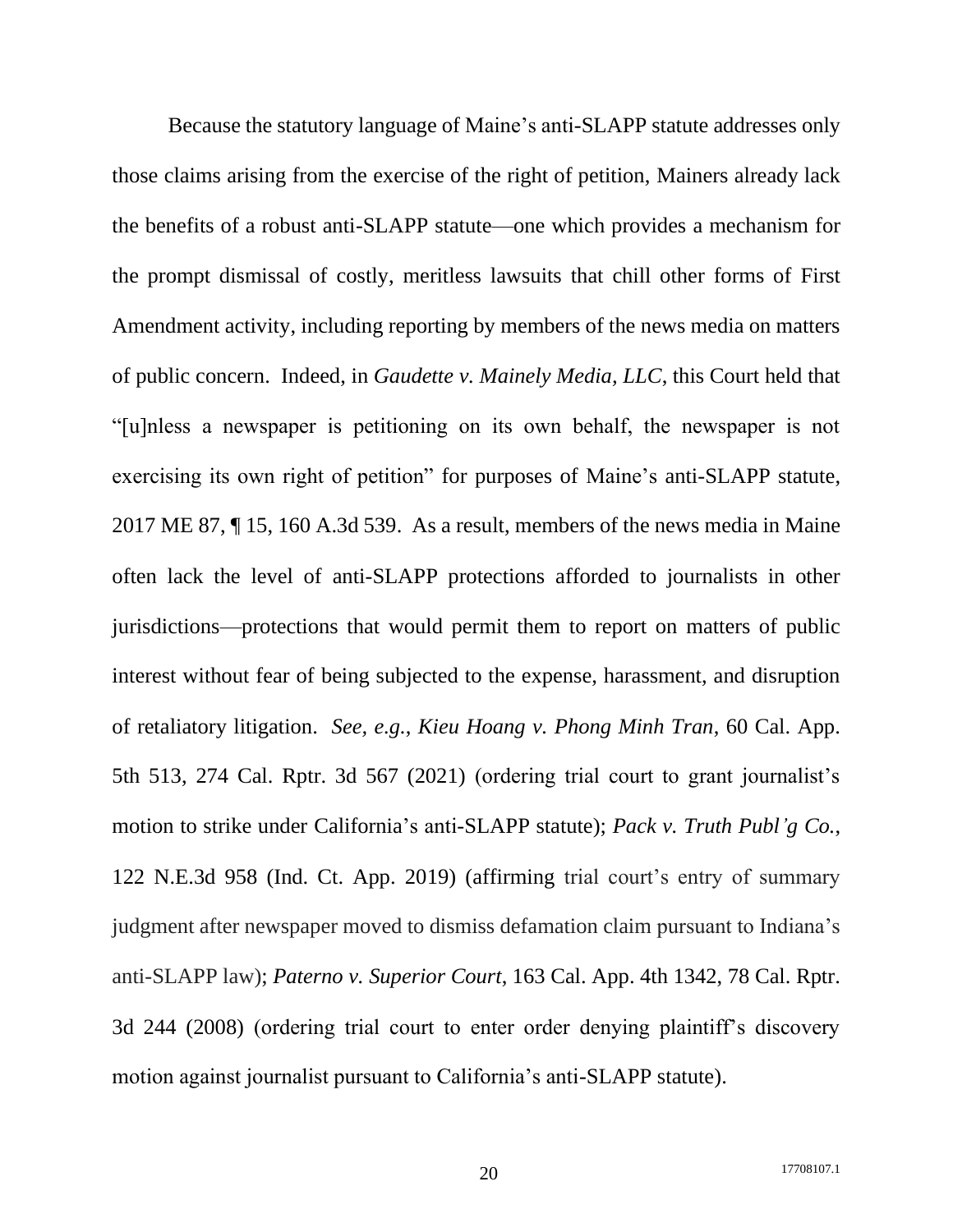Should this Court further narrow the scope of Maine's already narrow anti-SLAPP statute to encompass only the exercise of the right of petition in zoning and land development matters, Maine would be a significant outlier.<sup>6</sup> Indeed, the growing national trend is toward *more* expansive anti-SLAPP protections. For example, the state of New York—whose anti-SLAPP statute previously applied only to lawsuits involving parties seeking public permits, zoning changes, or other entitlements from a government body—expanded its statute in 2020 to extend to cases involving "any communication in . . . a public forum in connection with an issue of public interest" or "any other lawful conduct in furtherance of the exercise of the constitutional right of free speech in connection with an issue of public interest." N.Y. Civ. Rights Law § 76-a(1)(a)(1)–(2) (McKinney); *see also* Vining & Matthews, *supra*.

Similarly, in 2019, Tennessee expanded its anti-SLAPP protections to protect against lawsuits "filed in response to a party's exercise of the right of free speech, right to petition, or right of association." Tenn. Code Ann. § 20-17-104(a). Previously, the statute applied only to statements made to governmental agencies.

<sup>6</sup> Of the 31 currently enacted anti-SLAPP statutes, only three contain restrictions that are arguably similar to the development scope proposed in the Court's Invitation. *See* 27 Pa. Stat. and Cons. Stat. Ann. §§ 7707, 8301–03 (applies to individuals petitioning the government about environmental issues); Del. Code Ann. tit. 10, § 8136 (applies to persons who "applied for or obtained a permit, zoning change, lease, license, certificate or other entitlement for use or permission to act from any government body, or any person with an interest, connection or affiliation with such person that is materially related to such application or permission"); Neb. Rev. Stat. Ann. § 25-21, 243(1) (same as Delaware). If this Court were to narrow the scope of 14 M.R.S. § 556 as proposed in the Invitation, it would be one of only four states with a limited anti-SLAPP application of this kind.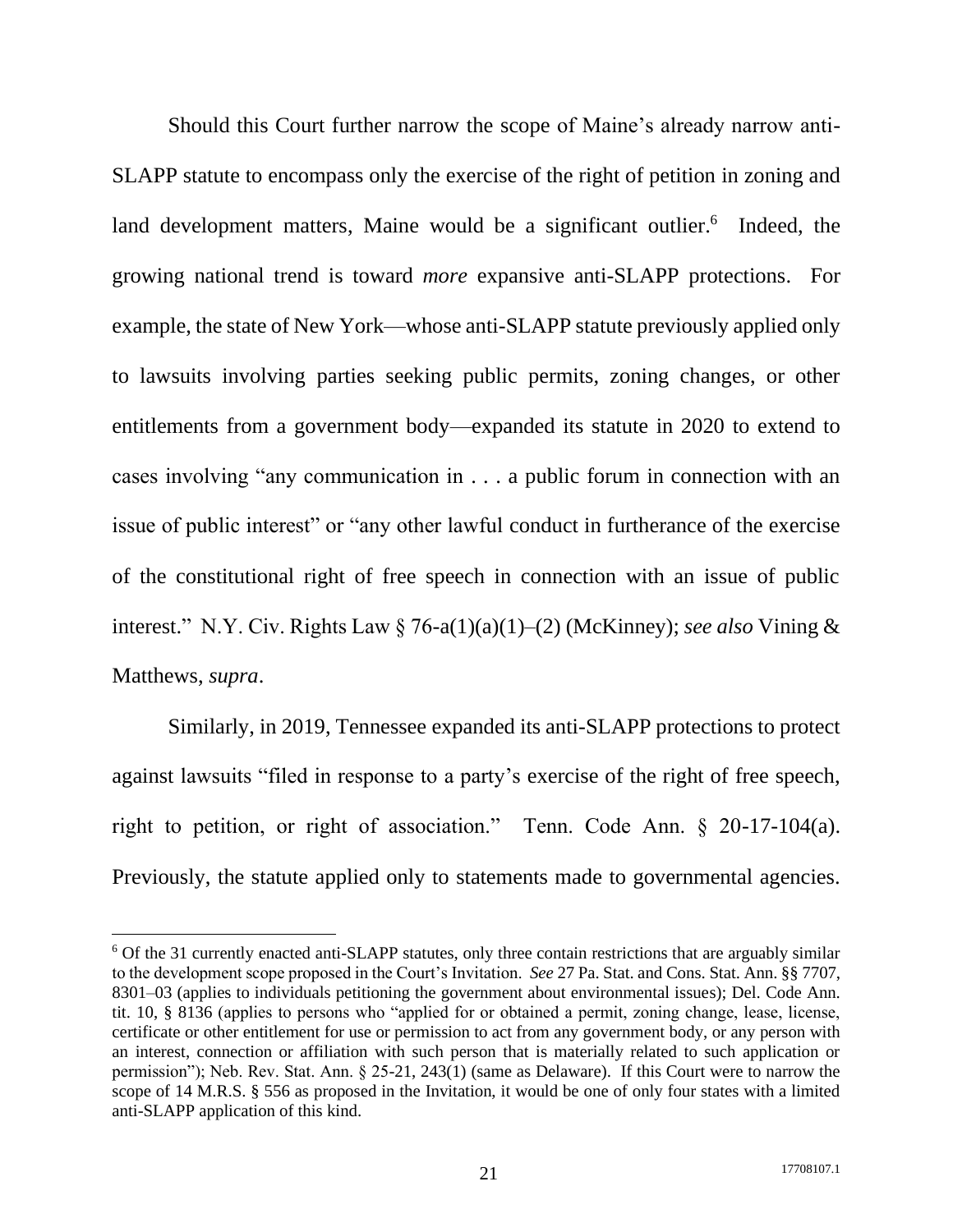Tenn. Code Ann. § 4-21-1003(a). Also in 2019, Colorado enacted its first anti-SLAPP statute, becoming the thirty-first jurisdiction to do so. *See* Vining & Matthews, *supra*. The statute provides a mechanism for early dismissal of claims arising from the exercise of a defendant's right of petition or free speech in connection with a public issue. Colo. Rev. Stat. § 13-20-1101(3)(a). The enactment of Colorado's statute follows similarly robust anti-SLAPP laws recently passed in Connecticut and Kansas. *See* Conn. Gen. Stat. Ann. § 52-196a (2019) (adopted in 2017); Kan. Stat. Ann. § 60-5320 (adopted in 2016).

Limiting the scope of Maine's anti-SLAPP statute further would thus not only run counter to the plain language and legislative intent of 14 M.R.S. § 556, but would remove protections available to Maine defendants against all but a small subsection of meritless suits targeting First Amendment expressive activity—protections which are available to defendants in other jurisdictions.

### <span id="page-27-0"></span>**IV. The Court should not adopt a process to allow a non-moving party to avoid dismissal under 14 M.R.S. § 556 by establishing that the suit is not a "SLAPP."**

The third question posed by the Court in its Invitation queries whether the Court should "adopt a process similar to that adopted by the Massachusetts Supreme Judicial Court" in *Blanchard*, 75 N.E.3d 21, "to allow the non-moving party to avoid dismissal by establishing that the suit is not a 'SLAPP' suit." Invitation at 2. Amici urge the Court not to adopt such a procedure.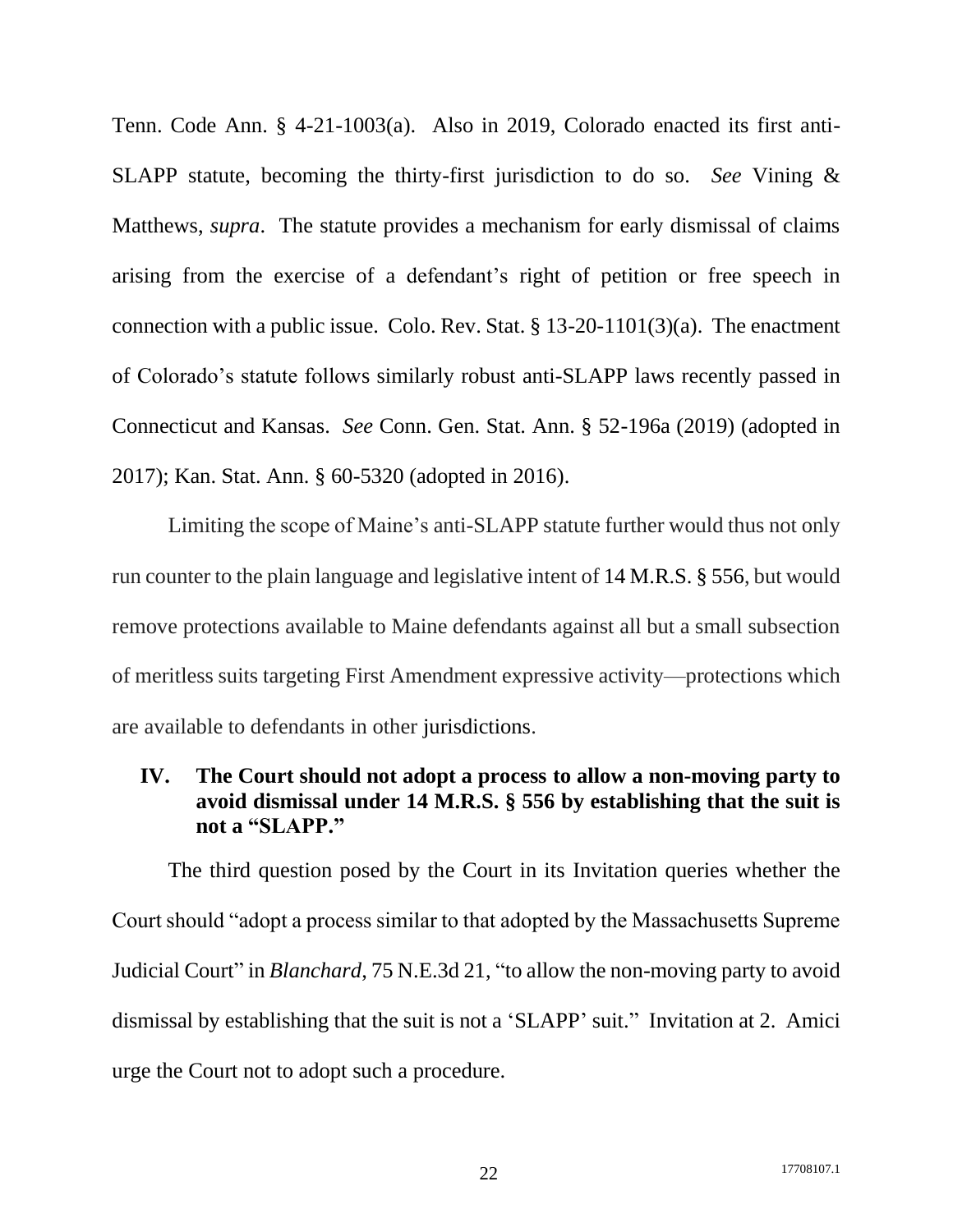Like Maine's anti-SLAPP statute, Massachusetts' law requires that a special movant "demonstrate that the nonmoving party's claims are solely based on its own petitioning activities." *Blanchard*, 75 N.E.3d at 38. If the moving party can make such a showing, the burden shifts to the non-moving party to demonstrate "that the special movant's petitioning activities . . . lack a reasonable basis in fact or law." *Id.* If the non-moving party can make such a showing, the special motion to dismiss will be denied; if it cannot, the motion will be granted. *See* Mass. Gen. Laws Ann. ch. 231, § 59H. *Blanchard*, however, adds an alternative means of relief for the nonmoving party, affording it an opportunity to defeat the special motion even when it has failed to meet the statutory burden established by the Massachusetts legislature. Specifically, under *Blanchard*, the plaintiff may defeat the motion by demonstrating "in the alternative" that the plaintiff's "primary motivating goal in bringing its claim, viewed in its entirety" was not to interfere with the defendant's petition rights. *Blanchard*, 75 N.E.3d at 38*.*

The Court should not adopt such a procedure. First, the procedure would be difficult to administer because it would require the court to evaluate an array of vague, malleable factors. Under *Blanchard*, "the motion judge, in the exercise of sound discretion, is to assess the totality of the circumstances pertinent to the nonmoving party's asserted primary purpose in bringing its claim." *Id.* at 39. Such circumstances may include whether "the lawsuit was commenced close in time to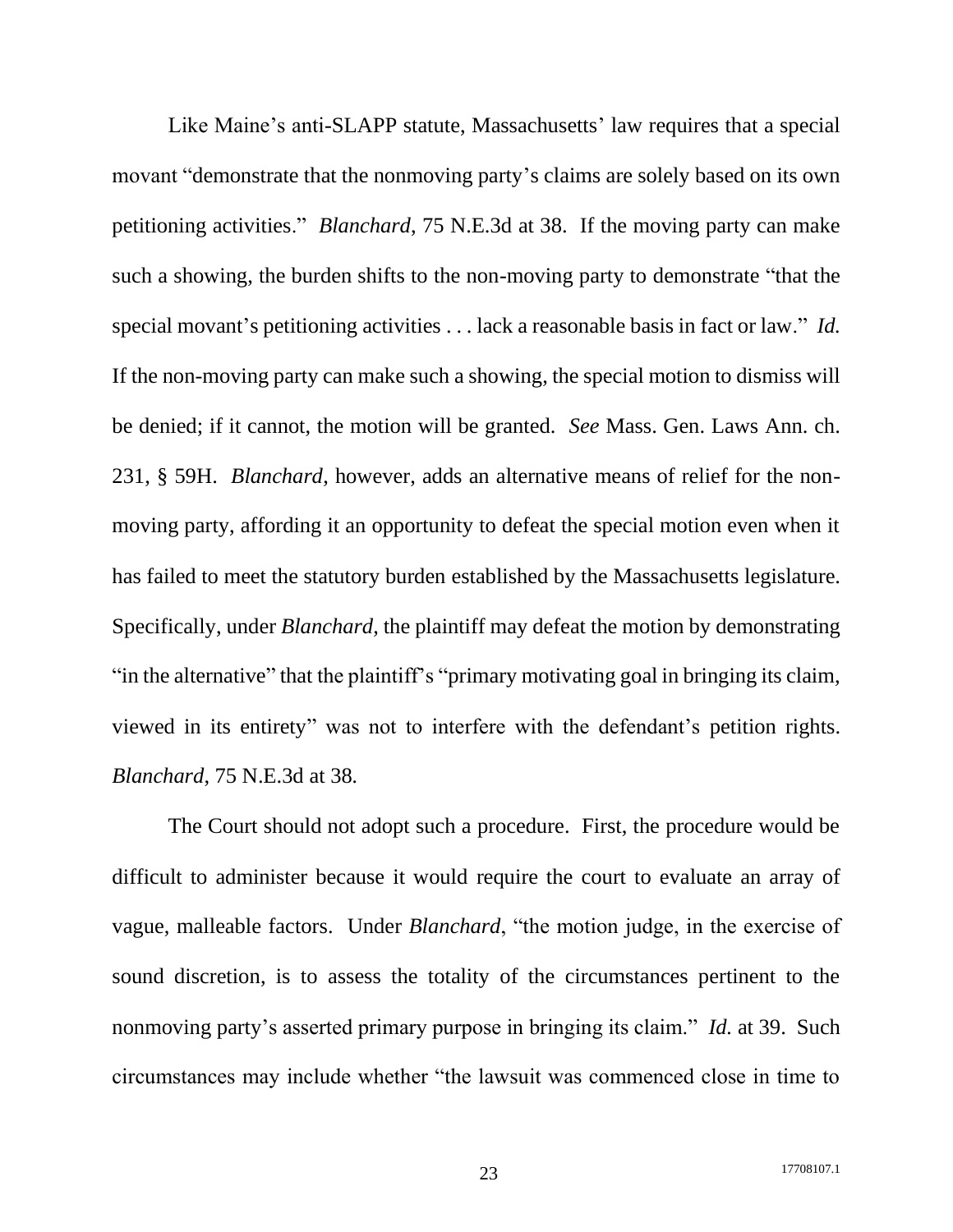the petitioning activity" and whether "the anti-SLAPP motion was filed promptly"; the "centrality of the challenged claim"; "the relative strength of the nonmoving party's claim"; "evidence that the petitioning activity was chilled"; and "whether the damages requested by the nonmoving party . . . burden the moving party's exercise of the right to petition." *Blanchard v. Steward Carney Hosp., Inc.*, 130 N.E.3d 1242, 1250–51 (Mass. 2019).

Second, the *Blanchard* procedure is unsupported by the text of Maine's anti-SLAPP law. 14 M.R.S. § 556 does not identify any such loophole that would permit meritless lawsuits targeting protected petitioning activity to survive an anti-SLAPP motion.

Third, the *Blanchard* framework undermines the legitimate purpose of Maine's anti-SLAPP law by inserting a new *mens rea* element. The time and financial burdens associated with defending against frivolous lawsuits arising from a defendant's petitioning activity chill and deter future speech on matters of significant public interest. For this purpose, Maine's anti-SLAPP statute was enacted to "provide a means for the swift dismissal of such lawsuits early in the litigation as a safeguard on the defendant's First Amendment right to petition." *Gaudette*, 2017 ME 86, 14, 160 A.3d 1190. Permitting a SLAPP plaintiff to defeat a special motion to dismiss under Maine's anti-SLAPP statute based on the plaintiff's adjudged subjective intent would effectively create an end-run around the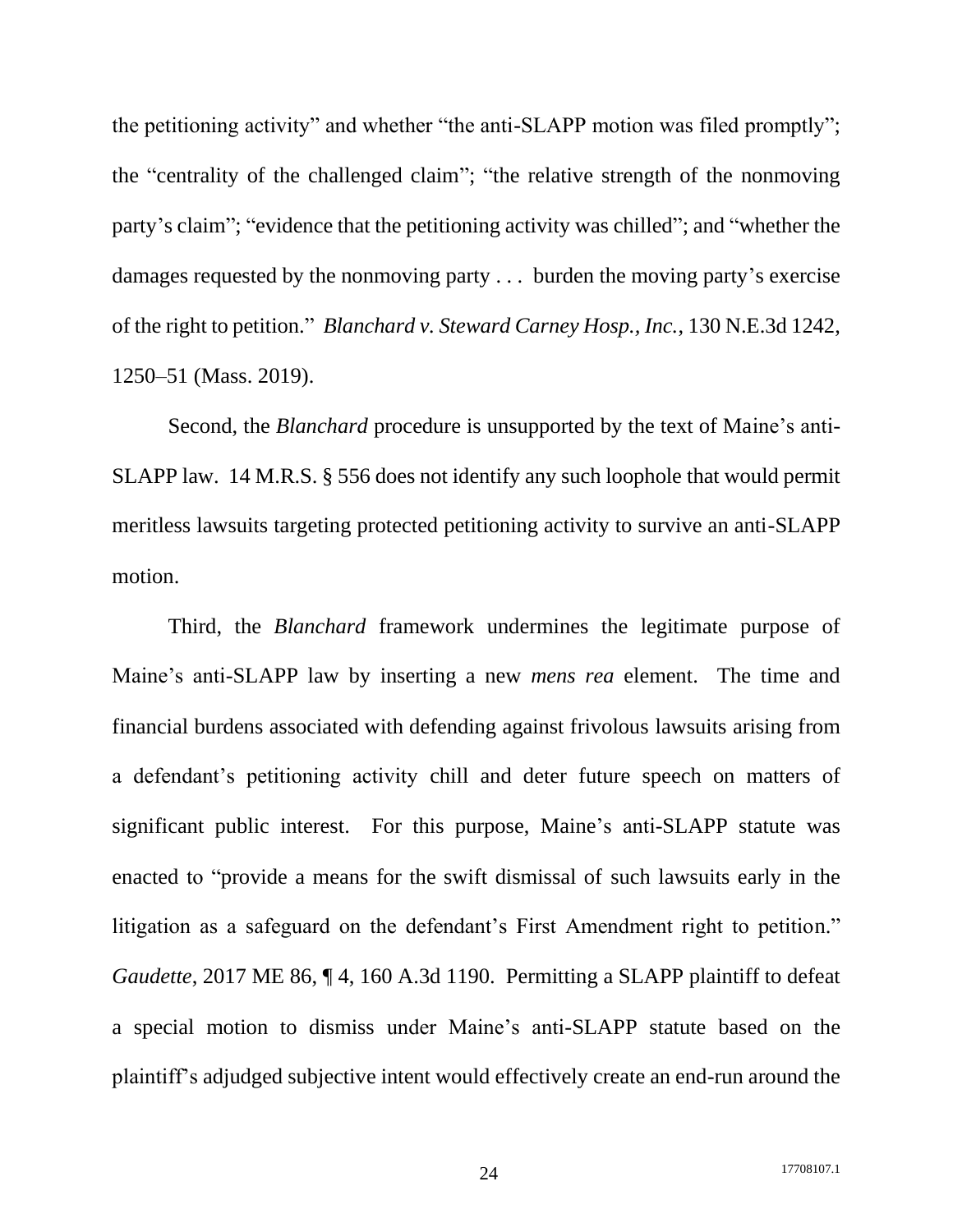protections of the anti-SLAPP statute. Any plaintiff who could not meet its burden to establish a prima facie case, *id.* ¶ 17, could nevertheless defeat a special motion to dismiss merely by showing, in the alternative, that interfering with the defendant's petition rights was not the "primary motivating goal in bringing its claim." Setting so low a bar for defeating a special motion to dismiss conflicts with the legislature's "demonstrated . . . intention to grant strong protection to petitioning activity, and . . . perhaps stronger protection . . . than [to] the competing right to seek relief from the court." *Id*. ¶ 15. Application of the *Blanchard* framework would be difficult to administer, would conflict with the text of 14 M.R.S. § 556, and would effectively obviate the anti-SLAPP protections afforded to Maine defendants by the state legislature. Therefore, the Court should not adopt the *Blanchard* procedure.

#### **CONCLUSION**

<span id="page-30-0"></span>For the foregoing reasons, amici respectfully ask that this Court: (1) uphold the constitutionality of 14 M.R.S. § 556; (2) decline to limit the definition of "petitioning activity" to petitions or statements submitted to legislative, executive or judicial bodies involved in the determination or adjudication of zoning or other land development disputes; and (3) decline to adopt a process to allow the non-moving party to avoid dismissal by establishing that the suit is not a SLAPP.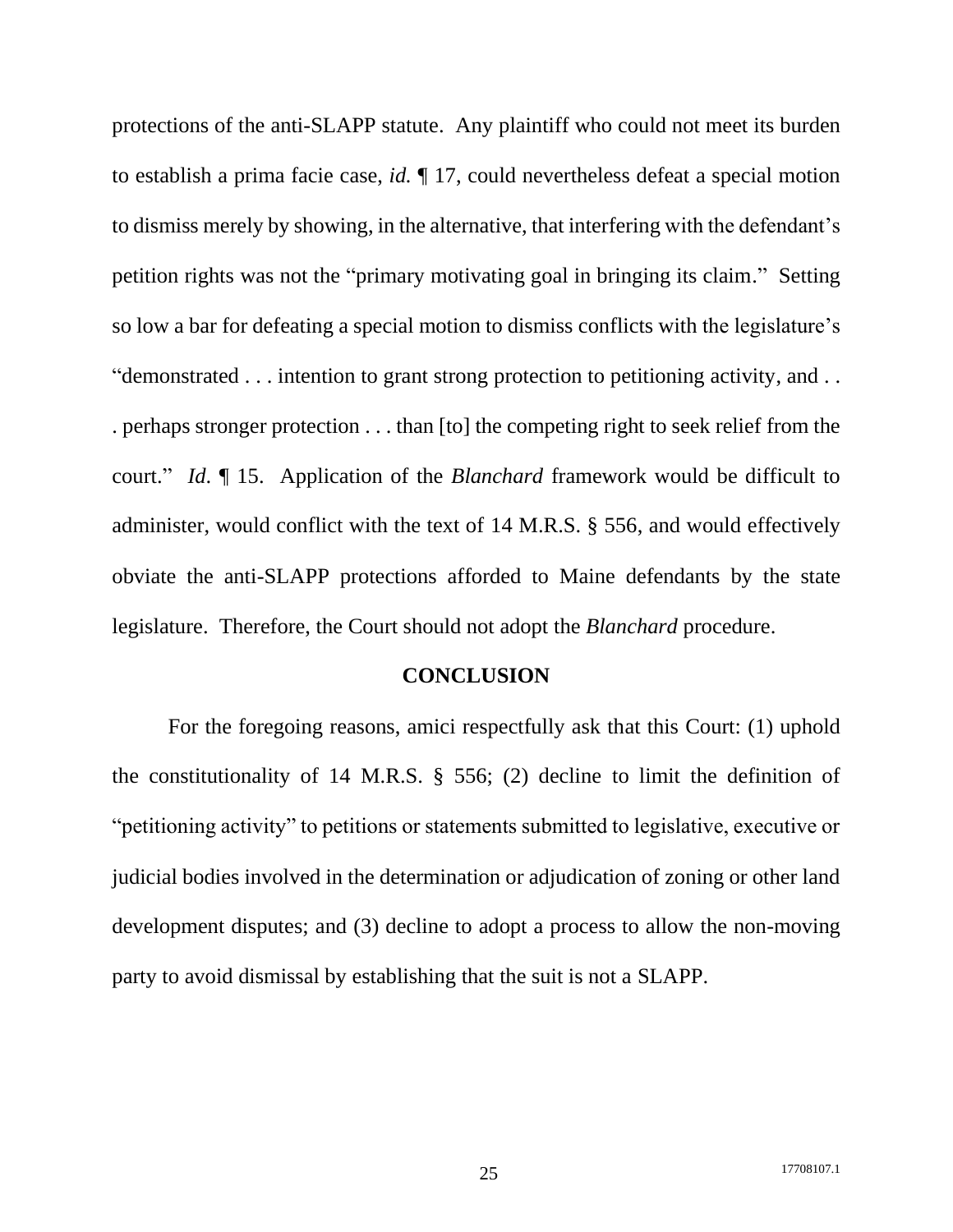Respectfully submitted,

*/s/ Sigmund D. Schutz* Sigmund D. Schutz (#8549) [sschutz@preti.com](mailto:sschutz@preti.com) Alexandra A. Harriman (#6172) [aharriman@preti.com](mailto:aharriman@preti.com) Preti Flaherty Beliveau & Pachios LLP P.O. Box 9546 One City Center Portland, ME 04112 (207) 791-3000 *Counsel of Record for Amici Curiae*

Katie Townsend\*\* Bruce D. Brown\*\* Shannon A. Jankowski\*\* Reporters Committee for Freedom of the Press 1156 15th Street NW, Suite 1020 Washington, D.C. 20005 Telephone: (202) 795-9300 ktownsend@rcfp.org \*\**Of counsel*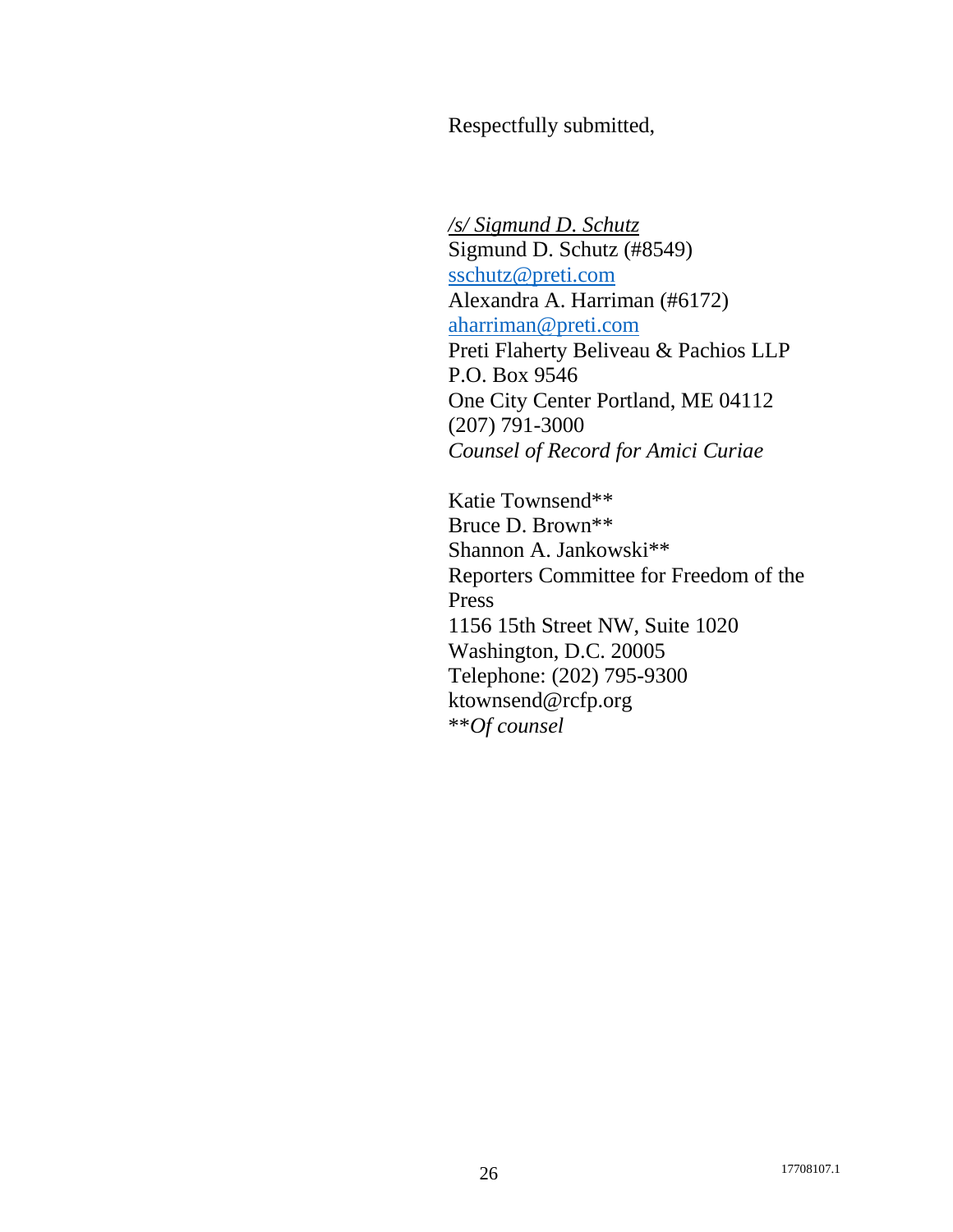### **APPENDIX A STATEMENT OF IDENTITY OF AMICI CURIAE**

<span id="page-32-0"></span>**The Reporters Committee for Freedom of the Press** is an unincorporated nonprofit association. The Reporters Committee was founded by leading journalists and media lawyers in 1970 when the nation's news media faced an unprecedented wave of government subpoenas forcing reporters to name confidential sources. Today, its attorneys provide pro bono legal representation, amicus curiae support, and other legal resources to protect First Amendment freedoms and the newsgathering rights of journalists.

**The International Documentary Association** ("IDA") is dedicated to building and serving the needs of a thriving documentary culture. Through its programs, the IDA provides resources, creates community, and defends rights and freedoms for documentary artists, activists, and journalists.

**The Investigative Reporting Workshop**, based at the School of Communication at American University, is a nonprofit, professional newsroom. The Workshop publishes in-depth stories at investigativereportingworkshop.org about government and corporate accountability, ranging widely from the environment and health to national security and the economy.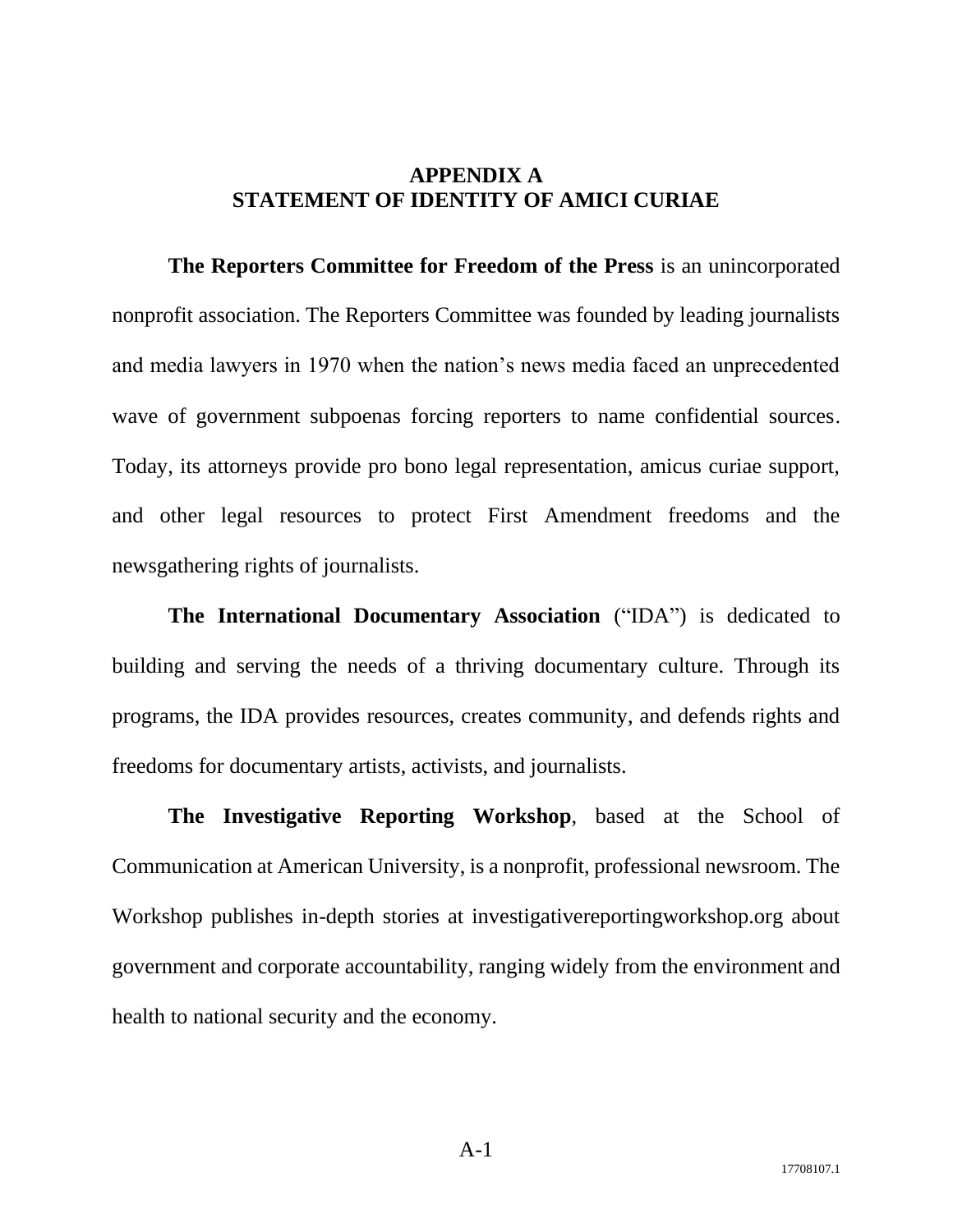**The Maine Freedom of Information Coalition** is a nonprofit that unites the Maine Press Association, the Maine Association of Broadcasters, the New England First Amendment Coalition, the Maine Library Association, the League of Women Voters, the Maine Writers and Publishers Alliance, former public employees, and private individuals in the goal of educating all Mainers, from individual citizens to educators, students, the media, legal professionals, public and business officials, about their rights and responsibilities as citizens of our democracy. The Coalition aims to broaden knowledge and awareness of the First Amendment and state laws aimed at assuring public access to government proceedings and government records.

**The Maine Press Association**, founded in 1864, is a non-profit statewide association of newspapers. It consists of six daily, thirty-four weekly, and three digital newspapers across Maine. The Association's purposes include improving the conditions of journalism and journalists by promoting and protecting the principles of freedom of speech and of the press and the public's right to know.

**The Media Institute** is a nonprofit foundation specializing in communications policy issues founded in 1979. The Media Institute exists to foster three goals: freedom of speech, a competitive media and communications industry, and excellence in journalism. Its program agenda encompasses all sectors of the media, from print and broadcast outlets to cable, satellite, and online services.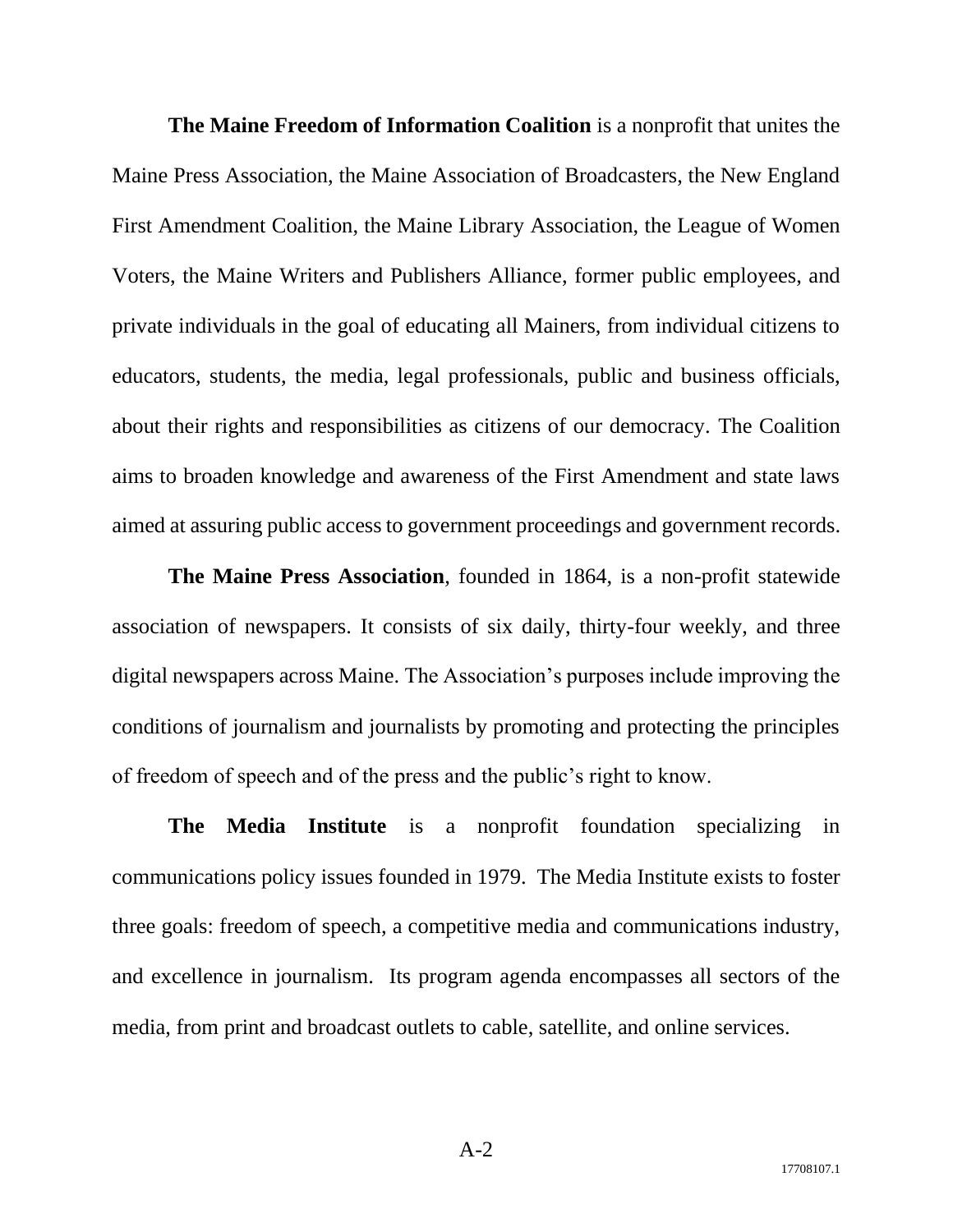**MPA – The Association of Magazine Media**, ("MPA") is the industry association for magazine media publishers. The MPA, established in 1919, represents the interests of close to 100 magazine media companies with more than 500 individual magazine brands. MPA's membership creates professionally researched and edited content across all print and digital media on topics that include news, culture, sports, lifestyle and virtually every other interest, avocation or pastime enjoyed by Americans. The MPA has a long history of advocating on First Amendment issues.

**The National Press Photographers Association** ("NPPA") is a 501(c)(6) non-profit organization dedicated to the advancement of visual journalism in its creation, editing and distribution. NPPA's members include television and still photographers, editors, students and representatives of businesses that serve the visual journalism industry. Since its founding in 1946, the NPPA has vigorously promoted the constitutional rights of journalists as well as freedom of the press in all its forms, especially as it relates to visual journalism. The submission of this brief was duly authorized by Mickey H. Osterreicher, its General Counsel.

**New England First Amendment Coalition** is a non-profit organization working in the six New England states to defend, promote and expand public access to government and the work it does. The coalition is a broad-based organization of people who believe in the power of transparency in a democratic society. Its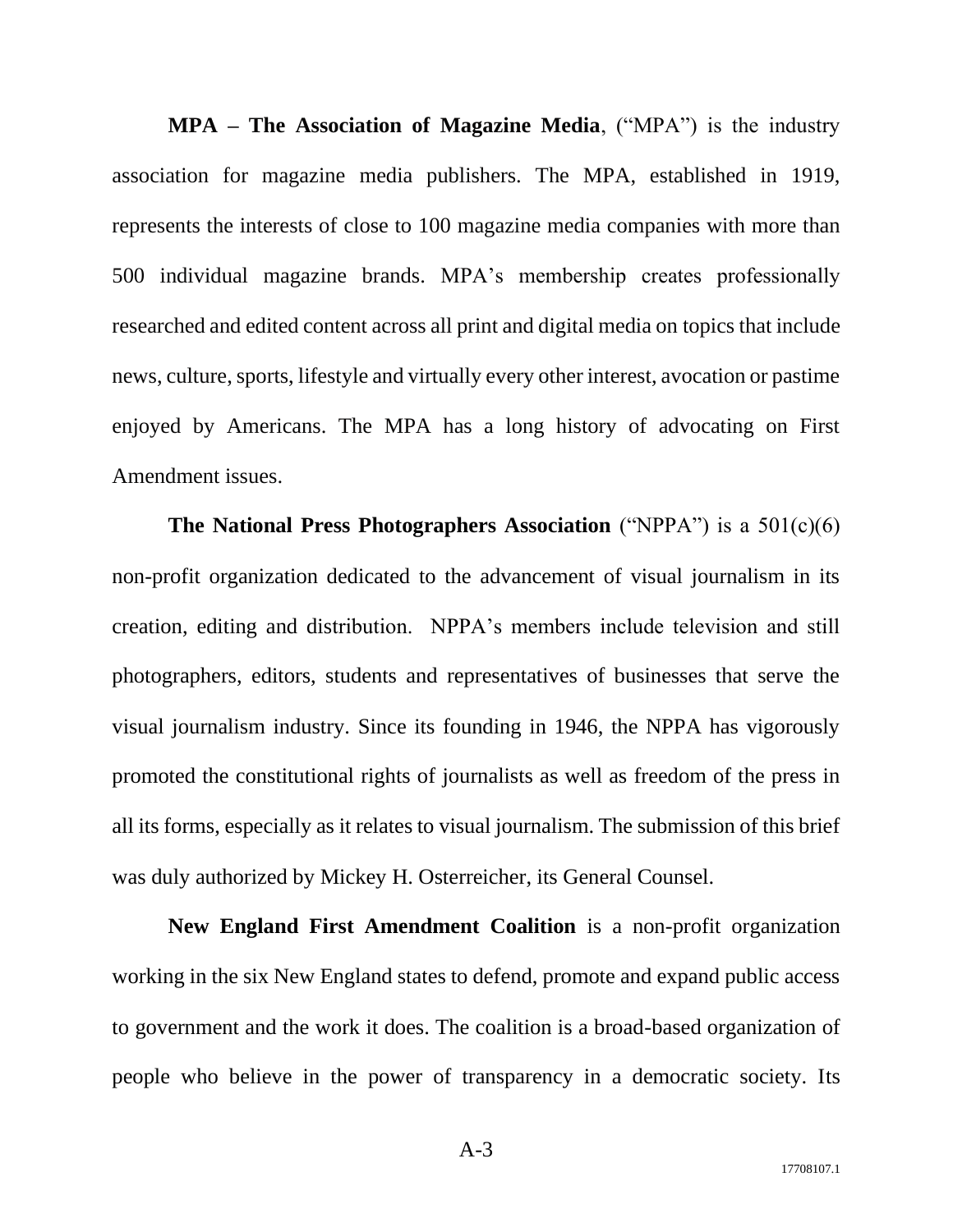members include lawyers, journalists, historians and academicians, as well as private citizens and organizations whose core beliefs include the principles of the First Amendment. The coalition aspires to advance and protect the five freedoms of the First Amendment, and the principle of the public's right to know in our region. In collaboration with other like-minded advocacy organizations, NEFAC also seeks to advance understanding of the First Amendment across the nation and freedom of speech and press issues around the world.

**The News Leaders Association** was formed via the merger of the American Society of News Editors and the Associated Press Media Editors in September 2019. It aims to foster and develop the highest standards of trustworthy, truth-seeking journalism; to advocate for open, honest and transparent government; to fight for free speech and an independent press; and to nurture the next generation of news leaders committed to spreading knowledge that informs democracy.

**The News Media Alliance** is a nonprofit organization representing the interests of digital, mobile and print news publishers in the United States and Canada. The Alliance focuses on the major issues that affect today's news publishing industry, including protecting the ability of a free and independent media to provide the public with news and information on matters of public concern.

**Radio Television Digital News Association** ("RTDNA") is the world's largest and only professional organization devoted exclusively to electronic

A-4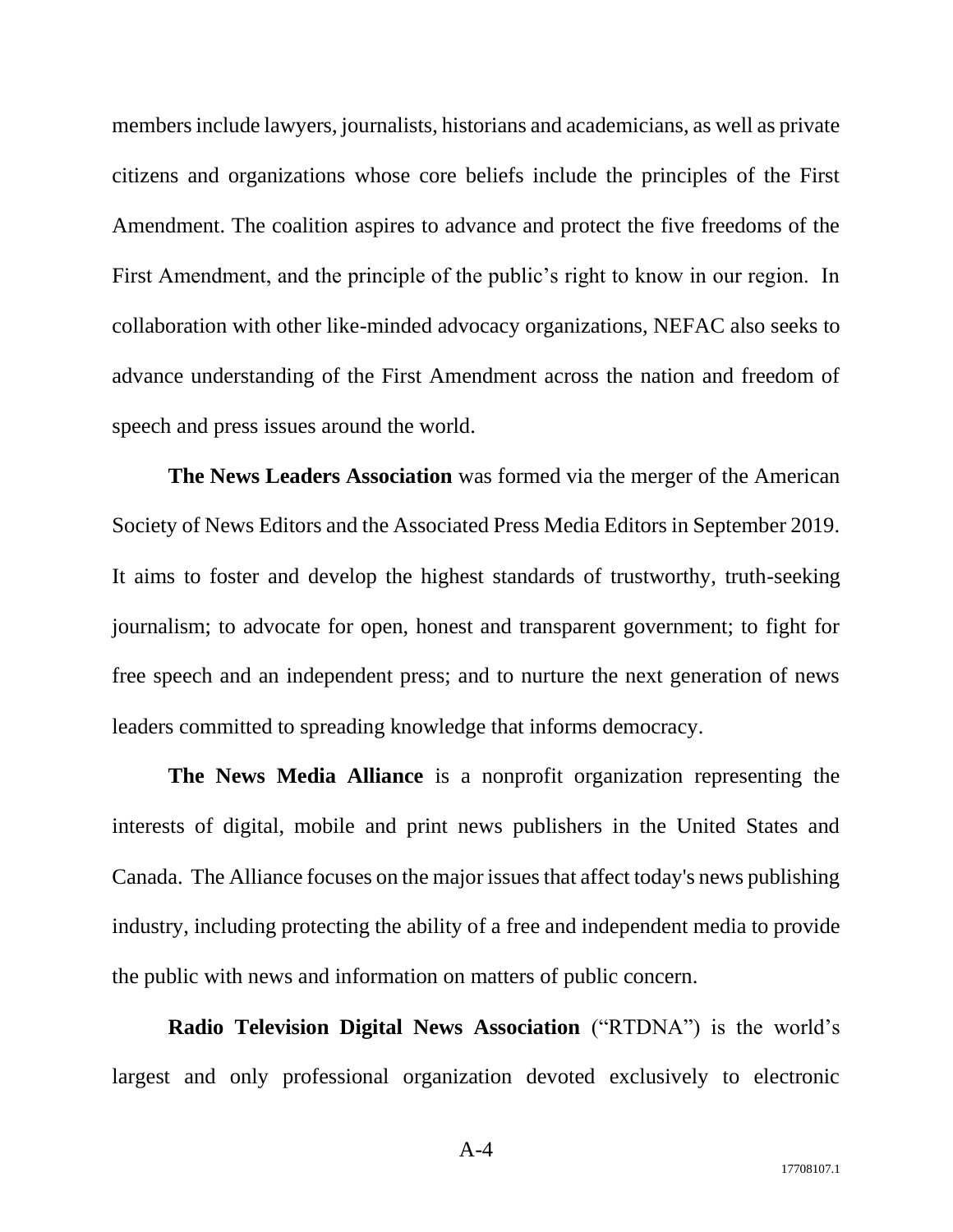journalism. RTDNA is made up of news directors, news associates, educators and students in radio, television, cable and electronic media in more than 30 countries. RTDNA is committed to encouraging excellence in the electronic journalism industry and upholding First Amendment freedoms.

**The Society of Environmental Journalists** is the only North-American membership association of professional journalists dedicated to more and better coverage of environment-related issues.

**Society of Professional Journalists** ("SPJ") is dedicated to improving and protecting journalism. It is the nation's largest and most broad-based journalism organization, dedicated to encouraging the free practice of journalism and stimulating high standards of ethical behavior. Founded in 1909 as Sigma Delta Chi, SPJ promotes the free flow of information vital to a well-informed citizenry, works to inspire and educate the next generation of journalists and protects First Amendment guarantees of freedom of speech and press.

**The Tully Center for Free Speech** began in Fall, 2006, at Syracuse University's S.I. Newhouse School of Public Communications, one of the nation's premier schools of mass communications.